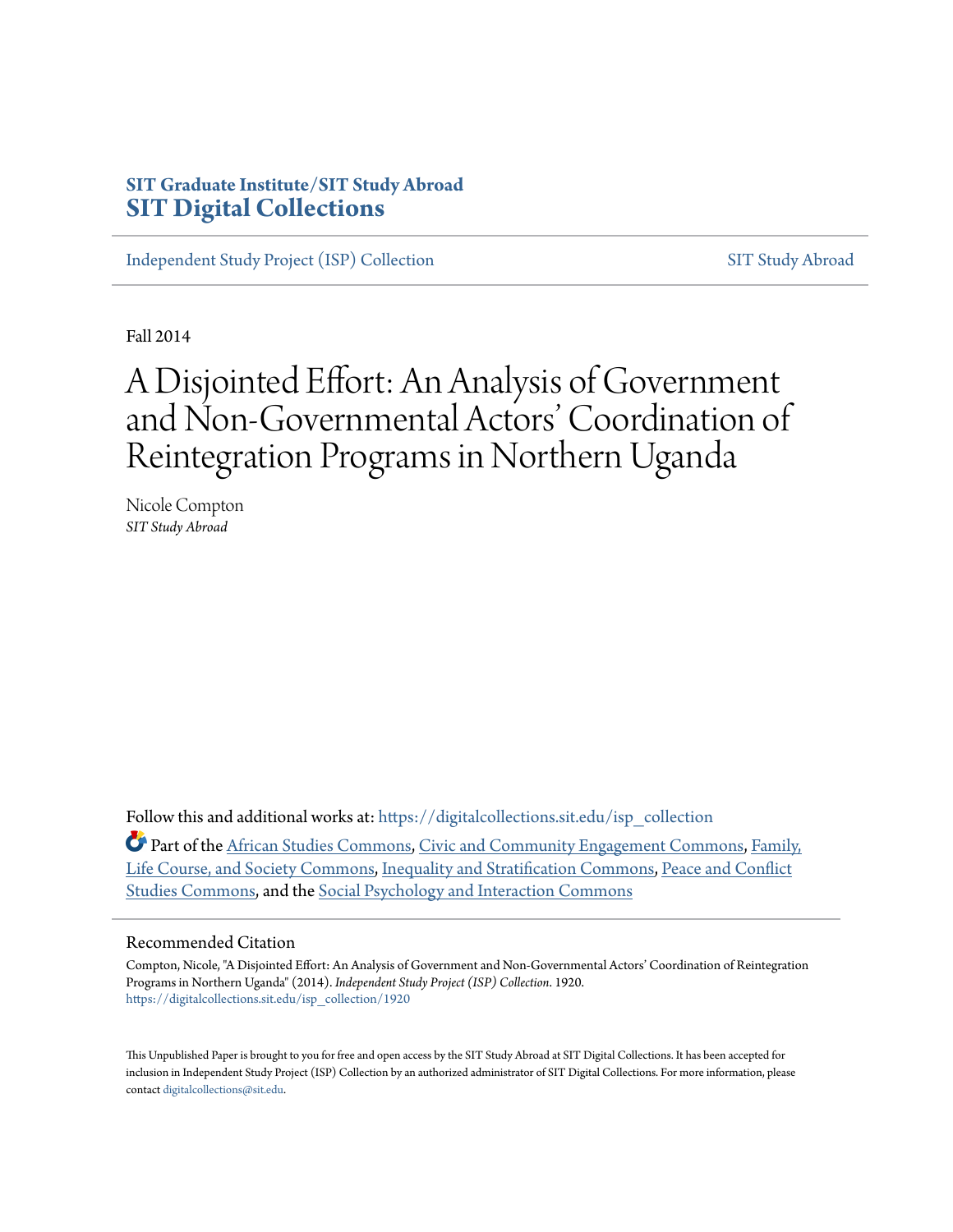# A Disjointed Effort:

An analysis of government and non-governmental actors' coordination of reintegration programs in northern Uganda

By: Nicole Compton

Academic Advisor: Paul Omach Academic Director: Martha Wandera SIT Study Abroad, Uganda Post Conflict Transformation Fall 2014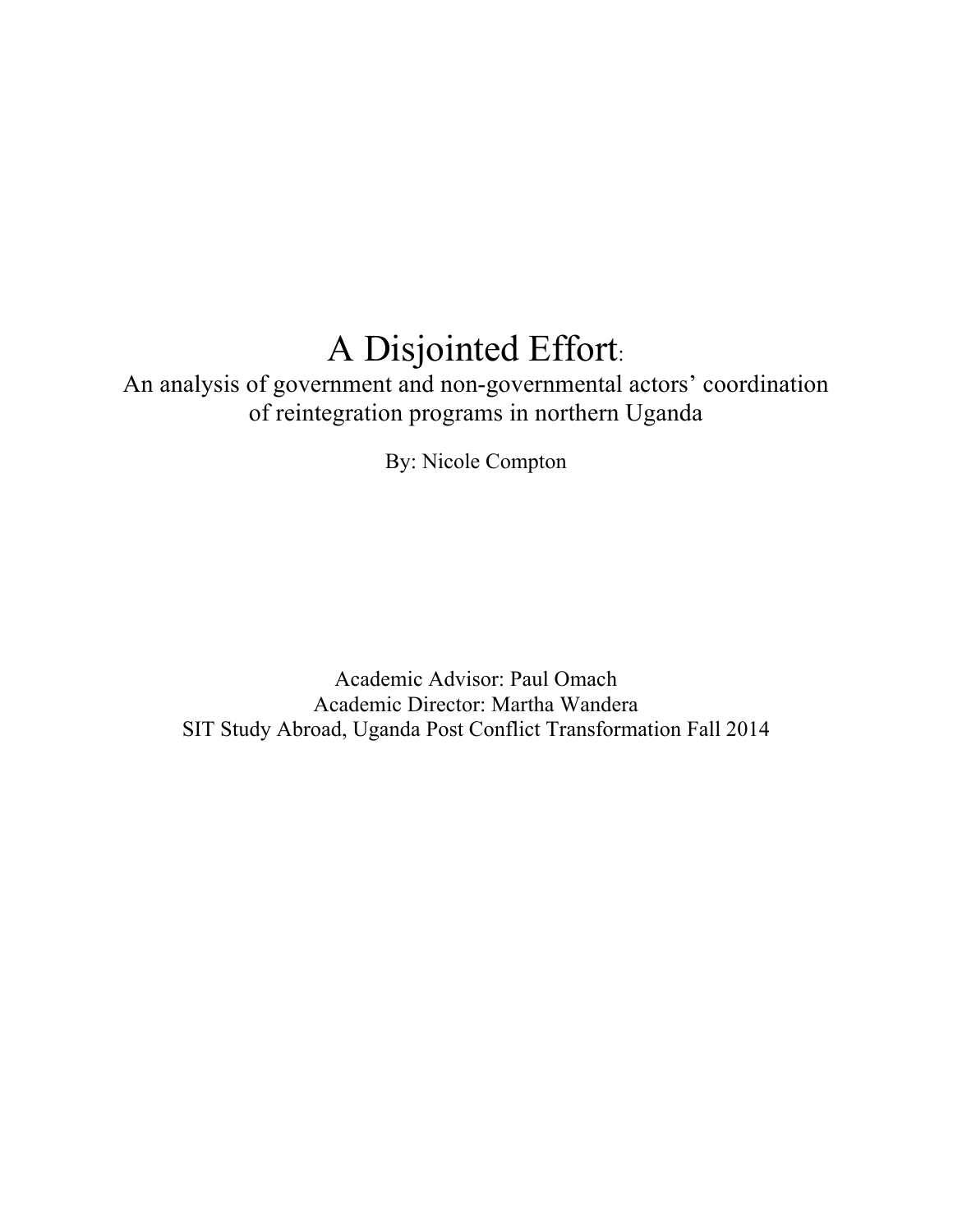#### Acknowledgements

I would like to first thank my parents for providing me with the opportunity to study abroad in Uganda and supporting me throughout the semester. I would also like to thank the SIT staff for facilitating a remarkable semester and providing constant advice throughout the ISP period. In addition, I greatly appreciate the time and assistance provided to me by my respondents and my ISP advisor, Paul Omach. Finally, I would like to acknowledge my host family for welcoming me into their family and providing me with memories that will last a lifetime.

Thank you to everyone I have encountered over the last three months who have contributed to this once in a lifetime experience.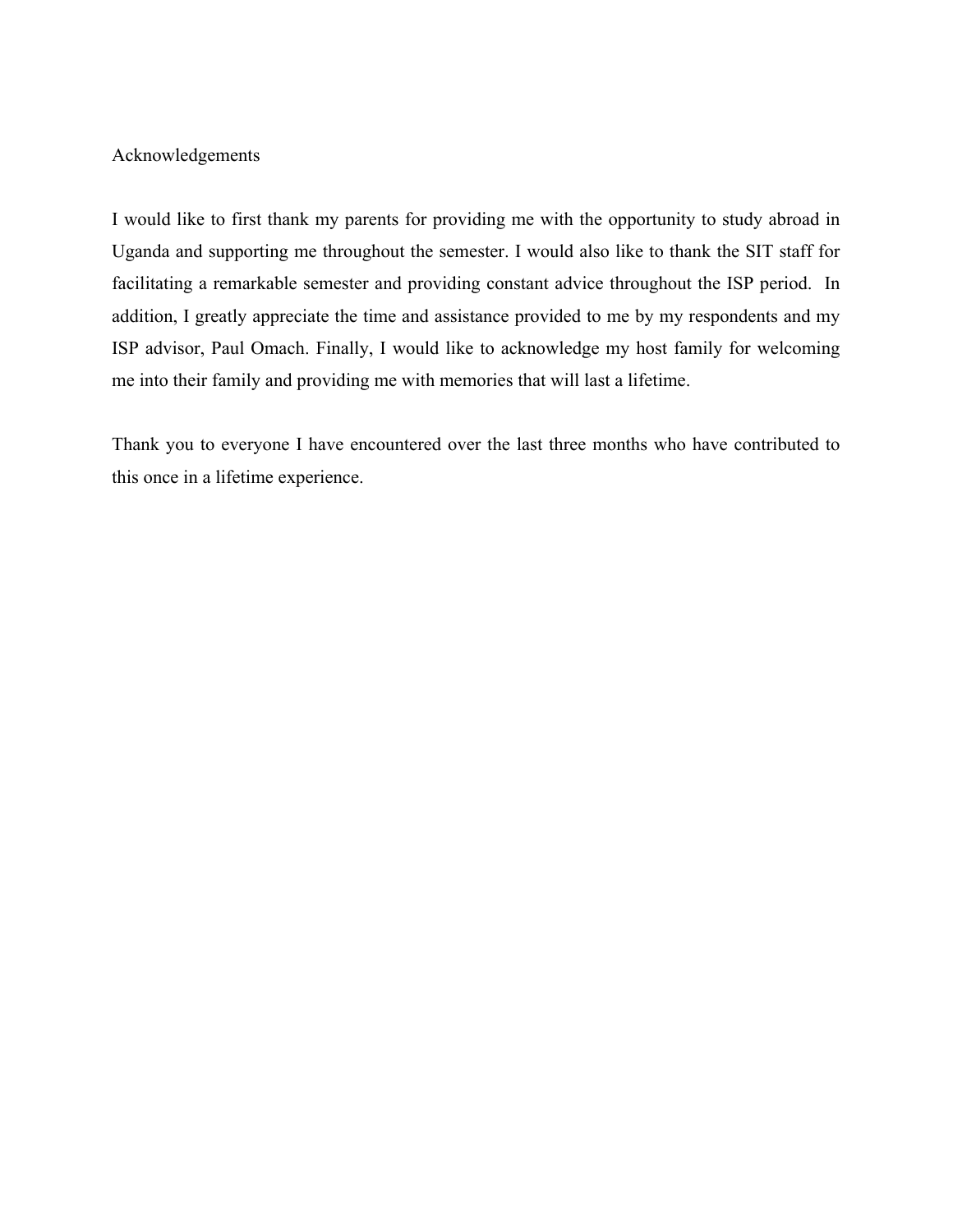## **Table of Contents**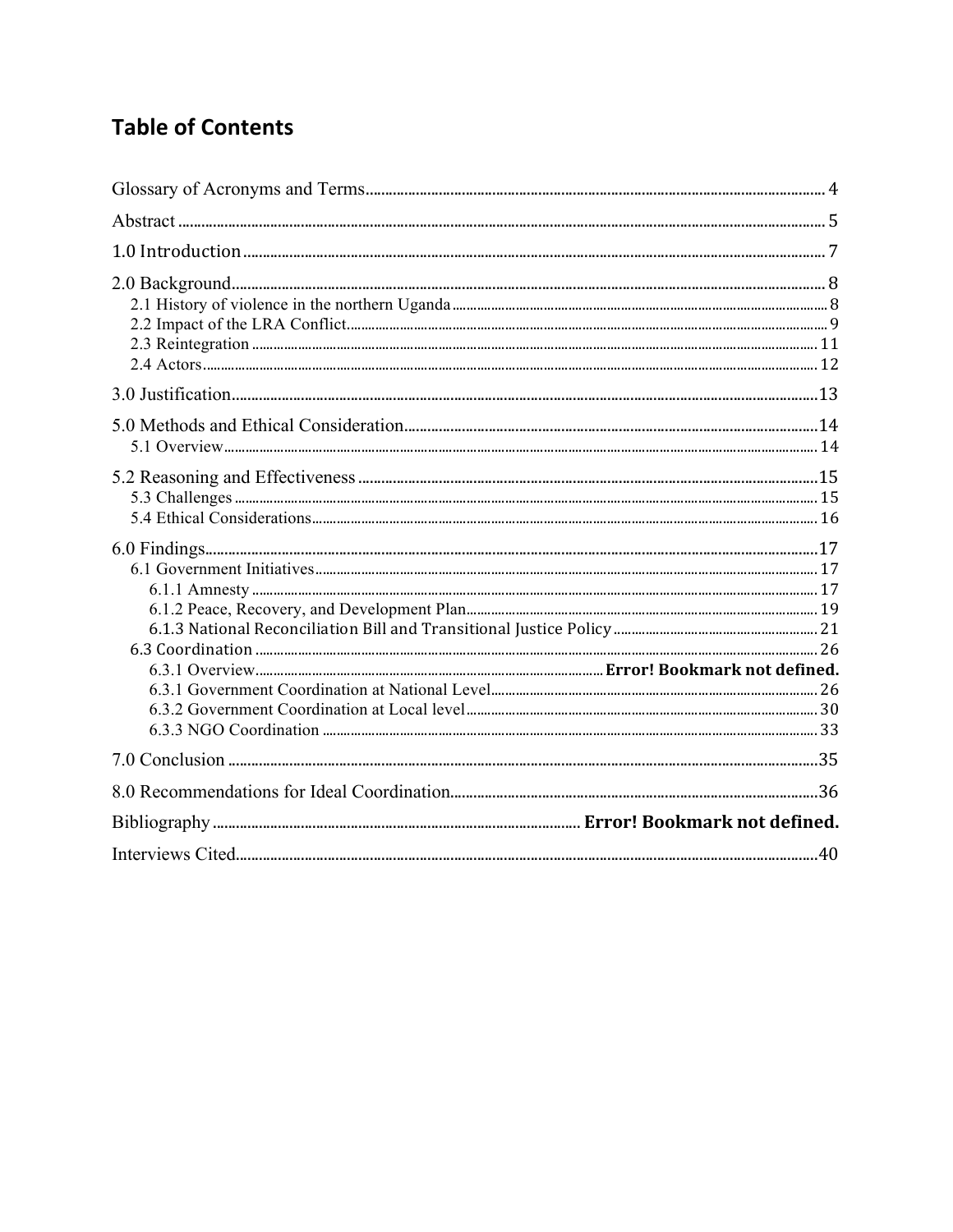## **Glossary of Acronyms and Terms**

CDO: Community Development Officer CSO: Civil Society Organizations DDMC: District Disaster Management Committee DMC: District Management Committee Ex-combatants: This study defines ex-combatants as those LRA returnees who have participated in military operations GoU: Government of Uganda LCV: Lord's Resistance Army LRA: Lord's Resistance Army NGO: Non-governmental Organizations Northern Uganda: Refers to the northern region of Uganda and includes 30 districts including the Acholi sub-region and Gulu District NUDC: Northern Ugandan Data Center OPM: Office of the Prime Minister PMC: PRDP Monitoring Committee PRDP: Peace, Recovery, and Development Plan RDC: Resident District Committee Reporters: As defined by the Amnesty Act, a reporter is someone who takes steps to receive Amnesty Reintegration: Reintegration refers to the long-term process that involves acceptance of reporters back into the community and regaining productive levels of engagement in the community LRA Returnees: This study define returnees as all individuals returning from the captivity of Lord's Resistance Army back to their communities TWG: Technical Working Group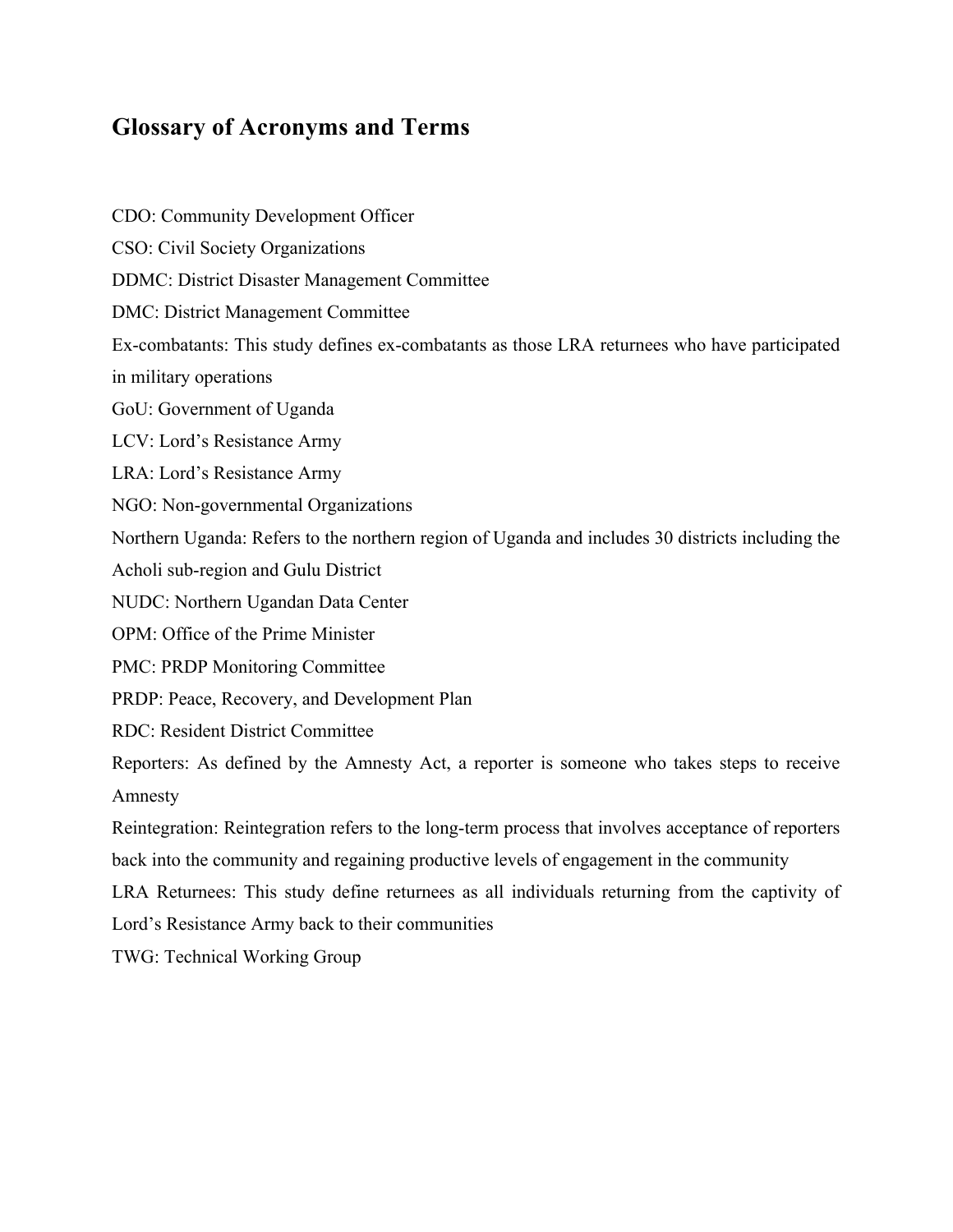## **Abstract**

This research project was designed to investigate the extent to which the reintegration process for those returning from the LRA has been coordinated and facilitated by the Government of Uganda and NGOs at the present time. This was done through examining current government initiatives, NGO initiatives, and the current coordination between the two sectors. Special emphasis was given to the role of the Government of Uganda specified in the Ugandan Peace, Recovery, and Development Plan. This study discovered that the Government of Uganda has neglected to take a leadership role on the issue of reintegration. Rehabilitation and reintegration of those returning from the LRA has been almost completely left in the hands of development partners including NGOs. It was determined that a partnership between the government and NGOs is necessary in a post-conflict situation, but the Government of Uganda should take a more leading role in facilitating and coordinating reintegration initiatives within the country.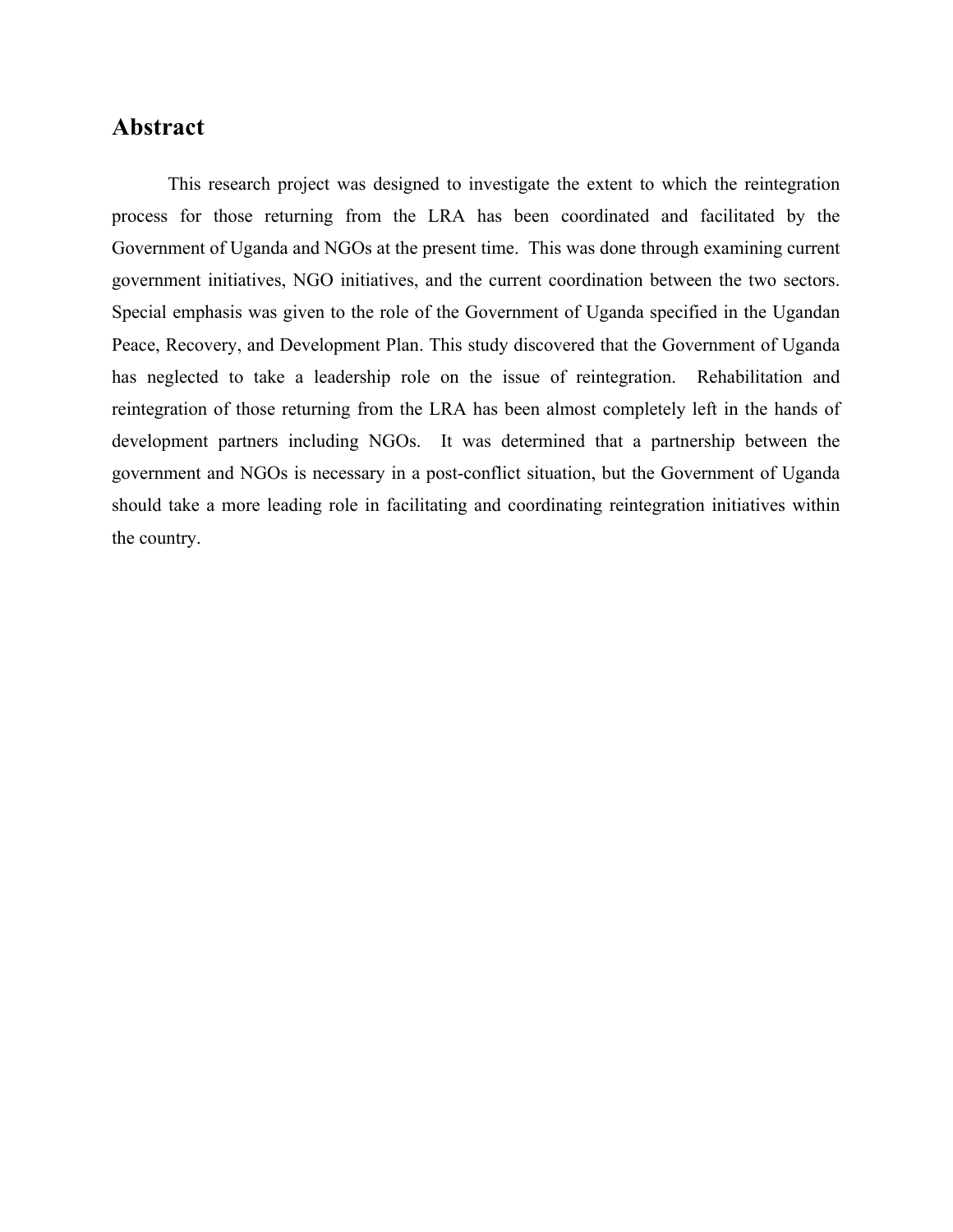## **Map of Northern Uganda**



Image taken from U.S. Department of State at http://northernuganda.usvpp.gov/vpp/index.html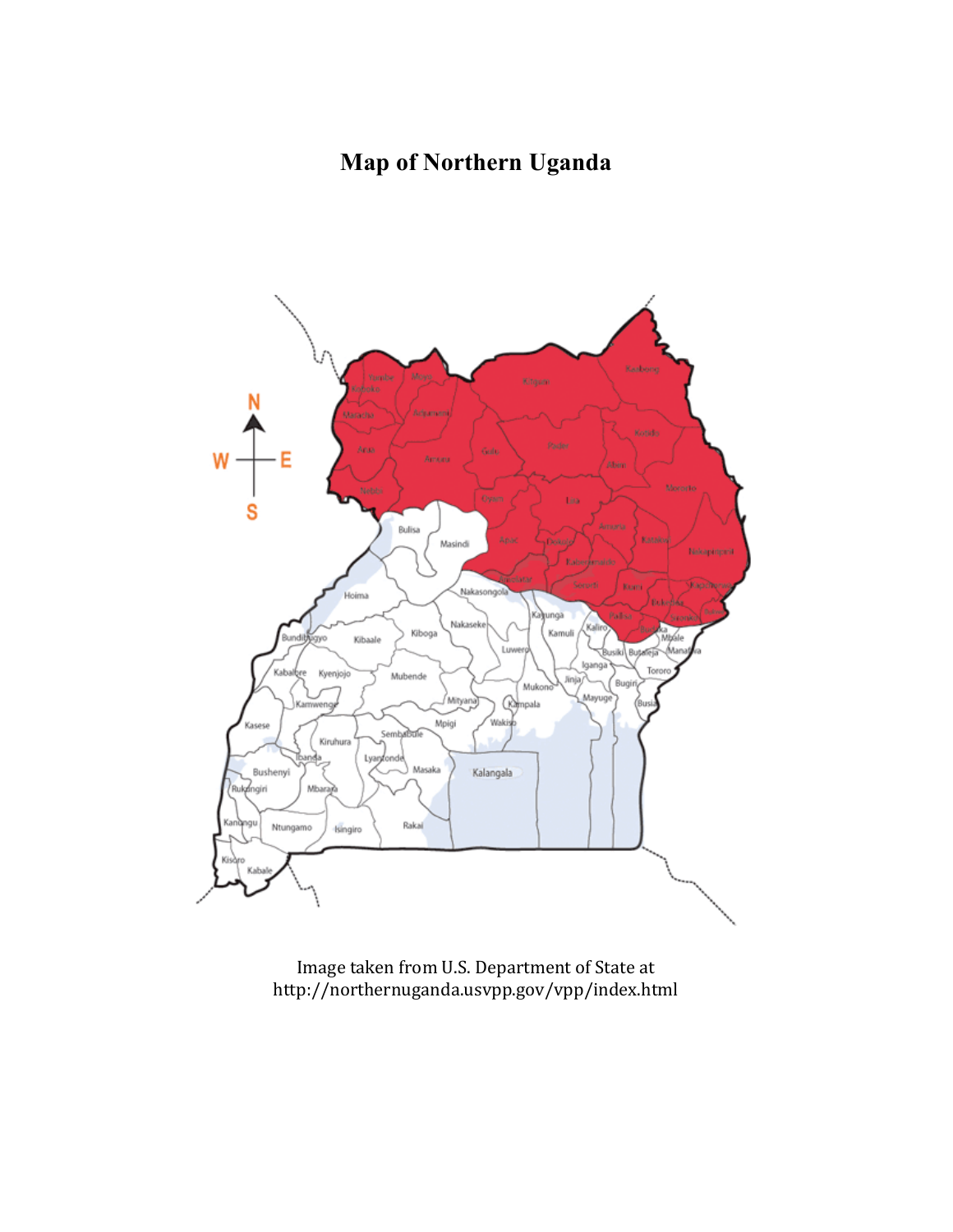### **1.0 Introduction**

Long lasting peace cannot be achieved in northern Uganda without a strong framework to facilitate the reintegration process of formerly abducted persons (FAPs) and ex-combatants for the Lord's Resistance Army. Although the Lord's Resistance Army (LRA) has left Uganda for neighboring countries, the Acholi sub-regions still face many post-conflict challenges. One major obstacle to peace in Northern Uganda is the rehabilitation and reintegration of those returning from the hands of the LRA. Proper reintegration of these individuals is important for long-term peace and development in Uganda. Many different initiatives and policies have been written to try to address the proper reintegration of these individuals back into their community. The government has produced the Amnesty Act; the Peace, Recovery, and Development Plan; the National Reconciliation Bill and the Transitional Justice Policy, while many NGOs have developed programs at the local level to address rehabilitation and reintegration of this vulnerable population.

Previous research surrounding this topic has focused on the role of NGOs in peacebuilding, ideal reintegration models, reintegration experiences or challenges of certain populations; this research seeks to analyze the extent the Ugandan government has facilitated the reintegration process and examine current coordination between with NGO reintegration actors. This study will examine government reintegration initiatives, NGO initiatives within Gulu District and the coordination within and between the two sectors.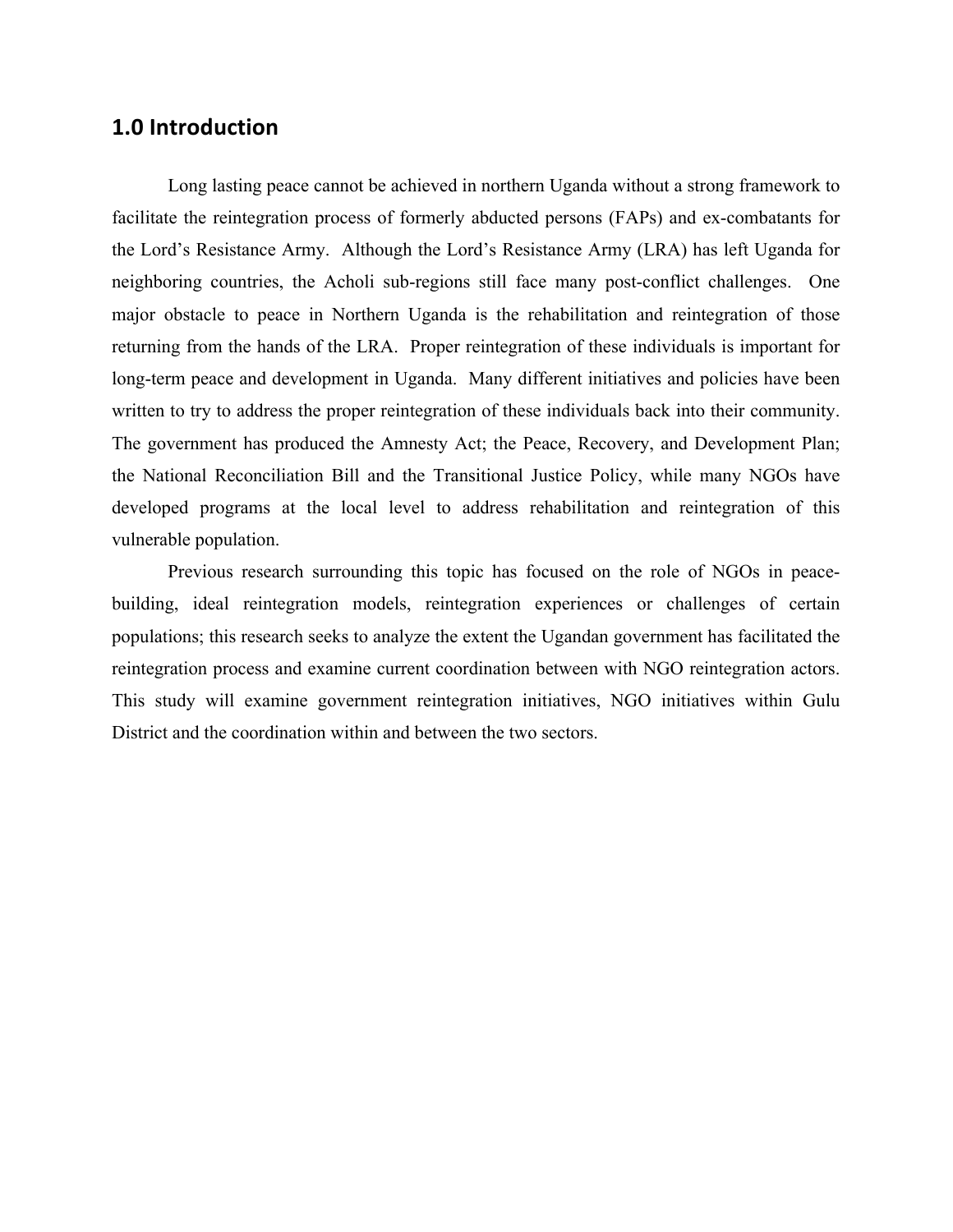## **2.0 Background**

In order to appreciate current coordination of reintegration initiatives, it is important to understand a brief background on the history of conflict in northern Uganda, the impact of the conflict, the importance of reintegration, and existing literature surrounding best reintegration practices.

#### **2.1 History of violence in the northern Uganda**

The LRA conflict did not begin in a vacuum, but stemmed from years of civil war and strife in Uganda. After independence, Uganda suffered from constant armed conflicts from civil war to insurgencies. The country was plagued by continual struggle for economic and political control. Scholars attribute the stigmatization and inequality of the northern region to the southern region as a major source of this war (Kustenbauder, 2010) (Maina, 2009) (Omach, 2014). During the protectorate, the British favored the south, creating industries, establishing the capital city, and legitimizing its control over the rest of Uganda. The Buganda Agreement, signed in 1900, gave privileges to Buganda under British rule, thus changing the topography and tribal hierarchy of Uganda that lead to the inferiority of the northern region (Johannessen, 2005). The inequalities and tensions colonialism created are "woven into the tapestry of Ugandan violence" (Kasozi, 1994). The first two presidents of Uganda, Amin and Obote, were both Acholi and took power through armed struggle. Their violent regimes centralized power and only further stigmatized the northern region and the Acholi people.

In 1986, the National Resistance Army led by Yoweri Museveni overthrew former Acholi president Tito Okello. The NRA argued that Ugandans were "victims of the state" and had a right to overthrow the government to bring democratic change. However, the NRA polarized the country along the North-South divide as pro-government north felt threatened by NRA state power (Omach, 2014) (Muwonge , 2007). Security deteriorated as the relationship between the population and army unraveled. The stigmatization of the north as 'backward' and 'violent' was used as a political tool to justify the NRM's abuses and killings of people of northern Uganda. Violence ensued and many rebel groups attempted to challenge the NRM's power. Most of these groups dissolved or agreed to peace by 1988, except for the Lord Resistance Army (LRA), led by Joseph Kony.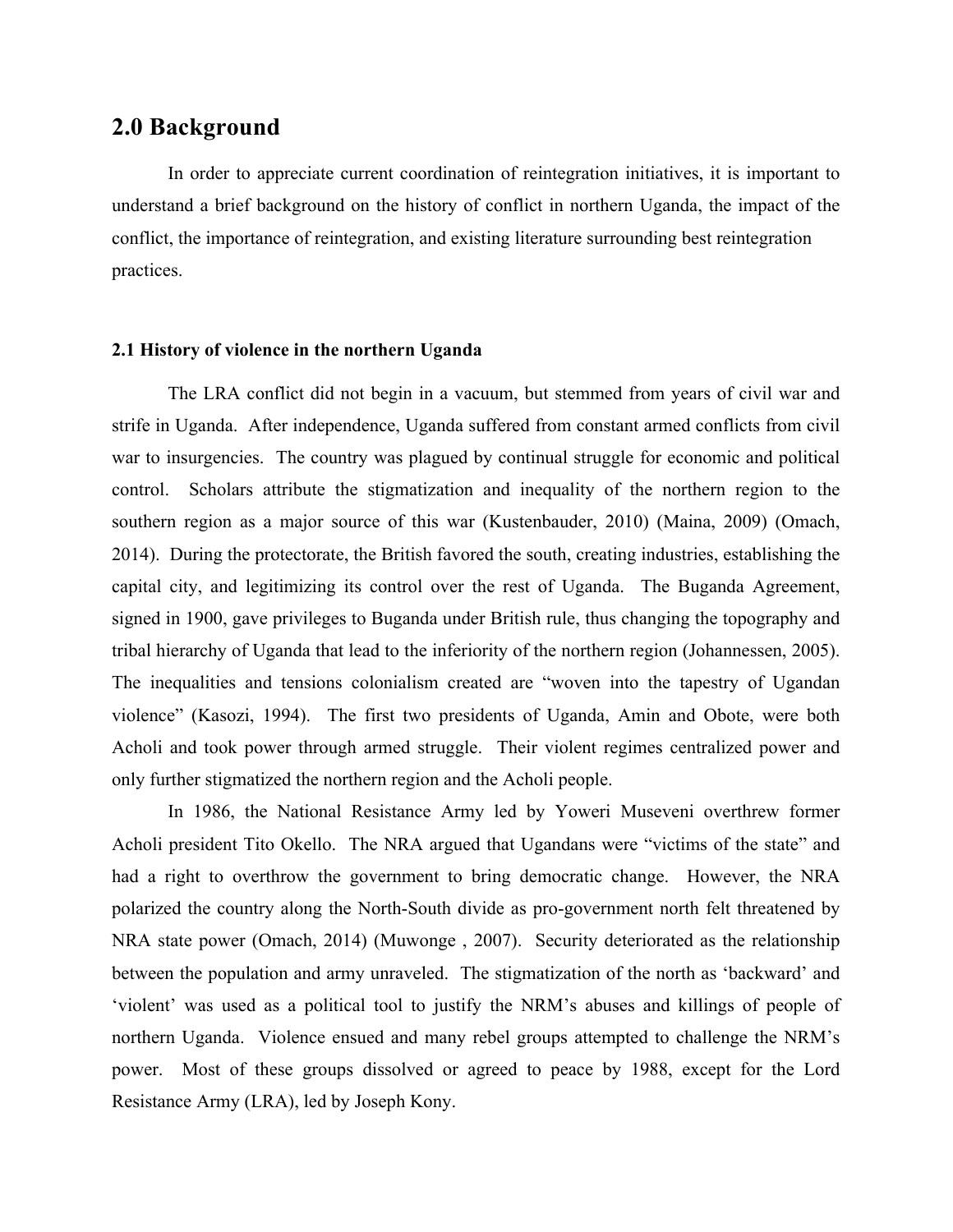The LRA was originally made up of aggrieved former soldiers of Tito Okello, but when Kony eventually began to loose support he abducted of men, women and children to build his rebel army. Some claim that abductions were part of Kony's strategy to turn people against the government, which only further deepened the north-south divide (Muwonge, 2007). By 1994, the LRA was receiving support from the government of Sudan, as the Ugandan Government was receiving support from the Sudan People's Liberation Army (SPLA). This dimension expanded the conflict beyond just an "Acholi war." Many debate the motives and purpose of Kony's armed struggle. Some claim that although his tactics were brutal, Kony led a political and rational organization that struggled to articulate their objective (Blattman & Annan, 2008). Others add that the LRA conflict was simply a competition for resources between the North and South (Maina, 2009). And finally some argue, such as the popular media, that the only explanation for the violence is Joseph Kony's insanity (Kustenbauder, 2010).

There were several attempts at peace, but all unsuccessful at achieving long-lasting peace. Violence subsided in 2006 after the Cessation of Hostilities was signed during the Juba Peace Talks in 2006 allowed the LRA to move freely out of Uganda into the DRC. Although, the guns have fallen silent in northern Uganda, the scars of the war are still evident in the Acholi sub-regions as the country faces many challenges to peace in this post-conflict era.

#### **2.2 Impact of the LRA Conflict**

The LRA conflict caused displacement on a massive scale. Thousands were abducted by the LRA and millions were forced into internally displaced camps due to the violence. This paper specifically focuses on the displacement of abducted individuals.

Only a small portion of LRA recruits were volunteers, the majority were abducted against their will or born to rebels in the bush. Often, abductees were forced to kill their own family members and commit other terrible atrocities to their home communities (Muwonge, 2007). The majority of those abducted were abducted as a child; youth between the ages of 12 and 14 were highly targeted. Lengths of abductions ranged from a day to 10 years; more than half of abductees were gone for at least four months and 20% were gone for a year or more (Blattman, 2008). Those abducted were physically and psychologically abused, and forced to undertake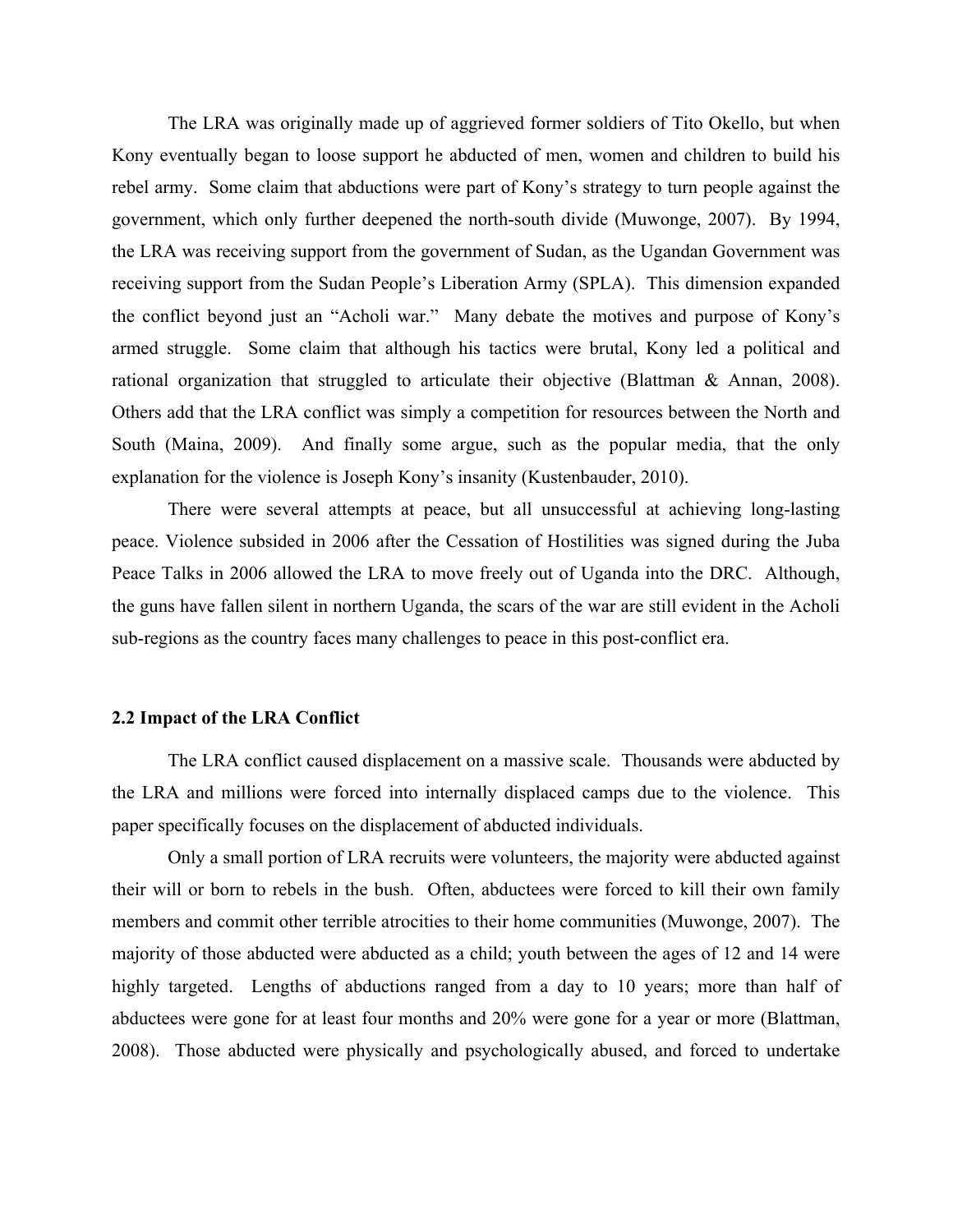new names. Many young girls were raped and forced to marry LRA commanders; over 90% of the girls and young women abducted by the LRA were forced into marriage (Muwonge, 2007).

Although not all abductions were recorded, the highest number of abductions registered were east of Gulu and south and Kitgum. Furthermore, fourteen sub-counties had 500 or more registered former abductees, all were located in Acholi districts (Pham, Vinck, & Stover, 2008). The Acholi Religious Leaders Peace Initiative (ARLPI) reported that at least 2,611 civilians were abducted in 2002 from Kitgum and Pader, of whom three-quarters were children (Human Rights Watch, 2003).

Throughout the LRA insurgency and after its exit from Uganda, many formerly abducted persons (FAPs) and those born in the bush have managed to defect and escape from the rebels. This population is often referred to as returnees. These individuals are often pardoned by the government through the Amnesty Act and face the obstacle of reintegrating back into their communities. Those that take the necessary steps to apply for amnesty are considered reporters (Government of Uganda, 2009).

Returnees face many challenges when returning to 'normal life.' Each experience and level of trauma varies depending on each individual, but negative obstacles often include, psychological trauma, lack of livelihood, interrupted education, and stigmatization by their home communities. Former combatants also have difficulties coming to terms with the atrocities they committed. Some literature highlights the extraordinary measures of forgiveness and support shown by families of reporters (Blattman & Annan, 2008) (Finn, 2012). However, other scholars point out the stigmatization that does exist. "While some people choose to forgive out of a sense of moral duty, they may distrust returnees on suspicion of past crimes and/or perceived spiritual corruption," states the Justice and Reconciliation Project. For example, females with children born while in captivity experience in particular extreme stigmatization (Finn, 2012) (Gulu Support the Children Organization, 2010) (Allen & Schomerus, 2006). These females experience rejection, physical and psychological violence. The child is often denied basic support and separated from the mother. In addition to mothers, others who faced difficulties did so in the "context of economic stigma" (Finn, 2012). Reporters perceived economic burden creates stigma and rejection by home community.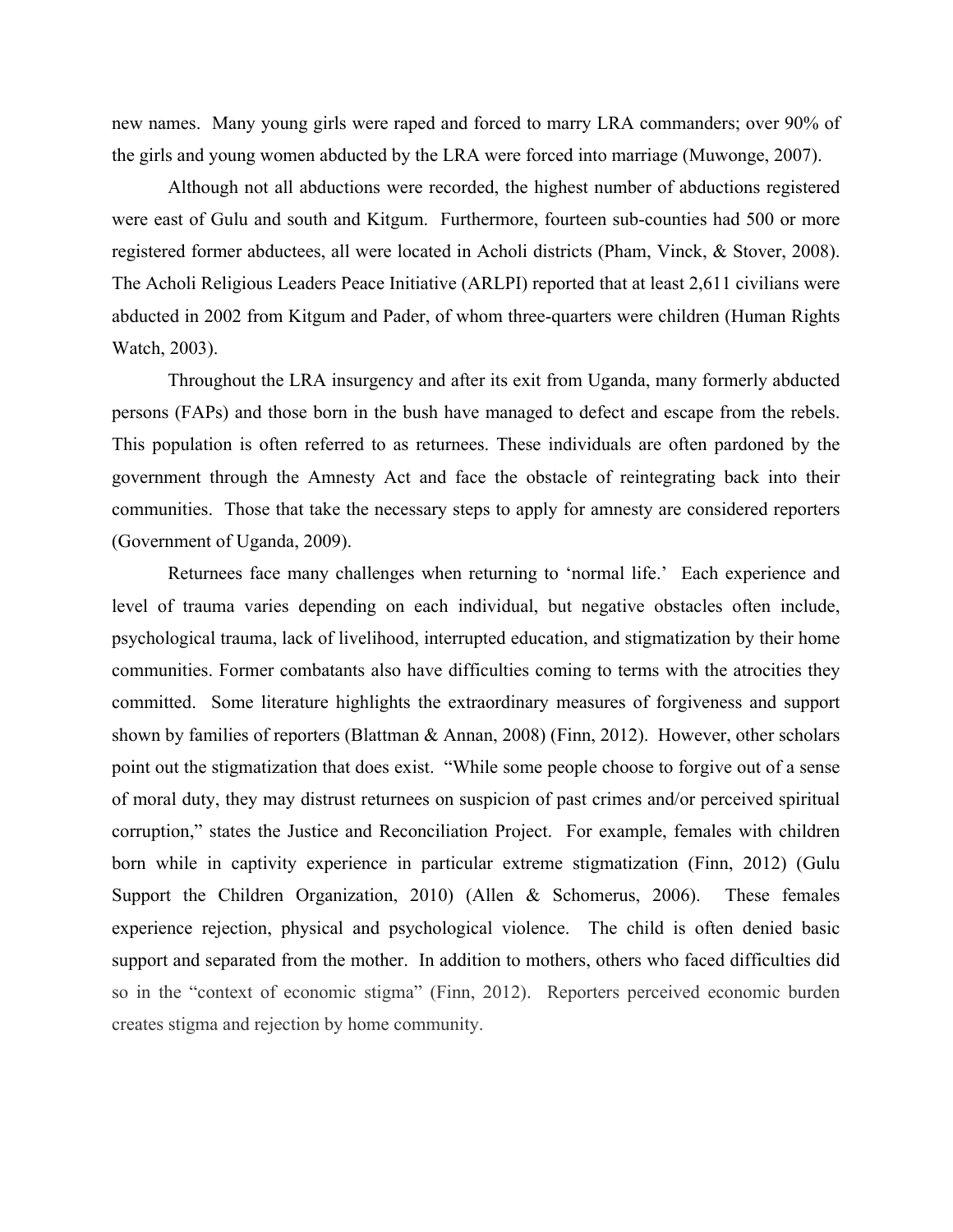#### **2.3 Reintegration**

Across countries facing insurgencies, reintegration of ex-combatants is often referred to as DDR process, Disarmament, Demobilization, and Reintegration policy (Maina, 2009) (Finn, 2012). DDR of ex-combatants is a necessary part of peace building in post-conflict settings (Maina, 2009). Reintegration refers to the long-term process of accepting reporters back into the community and regaining productive levels of engagement in the community (Allen & Schomerus, 2006) (Finn, 2012) (Maina, 2009).

Reintegration is a form of peace-building and necessary process for the post-conflict development of Northern Uganda. "The challenges of peace-building include creating a conducive environment for the integration and rehabilitation of formerly abducted children," says (Heeren, 2006). There is fear that this highly militarized population, if alienated, could remobilize or return to the bush. Many argue that the reintegration of reporters is necessary for national security reasons. Even if not for security reasons, the levels of poverty and inequality that arise when formerly abducted persons return home increases the risk for future conflict (Blattman & Annan, 2008). The government failed to protect its citizens, however, this population did not choose a life in the bush has a right to be protected and supported upon return.

Finn describes successful reintegration as the ability of an individual to resume his/her life trajectory, while Maina claims economic independence and psychological health defines success of a reintegration process. Returning to this trajectory is driven by a number of factors: kinship networks (family acceptance upon return), social and economic reintegration, education training, diversification of livelihood, reinsertion packages, vocational training, and psychosocial support. Existing literature on reintegration argues that community participation a key aspect of the process (Gulu Support the Children Organization, 2010) (Finn, 2012) (Muwonge , 2007) (Maina, 2009) (Pham, Vinck, & Stover, 2008). "Psychologically, it is impossible to reintegrate an ex-combatant into civilian life by first separating him/her," says Specht and Van Empel (1998, 13). Community based initiatives that focus on self-help and public engagement are important for promoting sustainable livelihood systems for those returning from the LRA (Muwonge , 2007). Diversification of livelihood training is important for successful economic reintegration (Finn, 2012) (Maina, 2009). Likewise, it is important to match for reintegration supporters to provide training in skills that match the local market. It is impossible to have a uniform program for all because every reporter had a different experience with the LRA.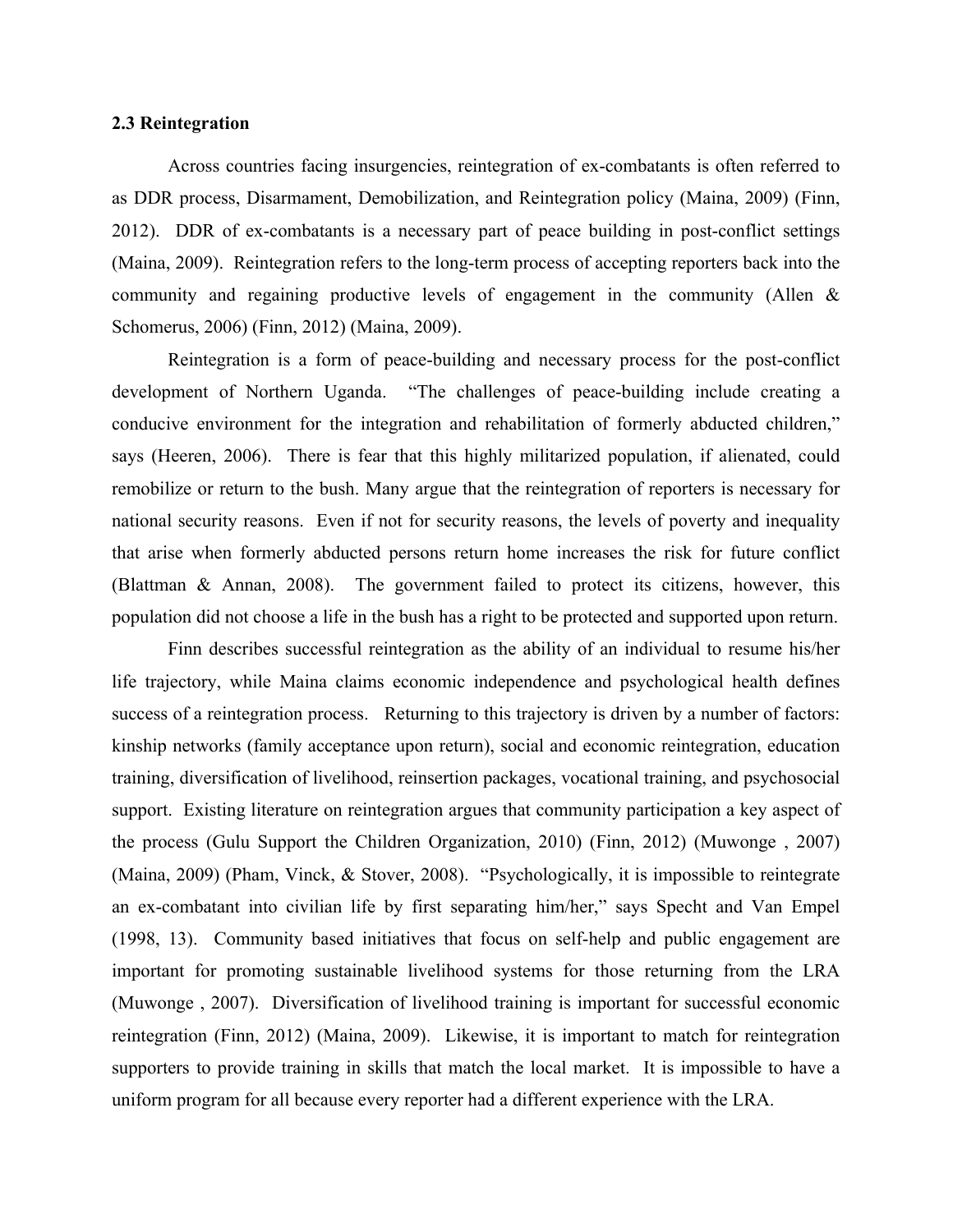In addition, traditional Acholi leaders have advocated for traditional conflict resolution mechanisms. In this process, an offender must admit to a wrong they have committed for the conflict management system to be triggered (Rose & Ssekandi, 2007). Clans cleanse the "kir", or the taboo behaviors committed, through various traditional rituals (Rose & Ssekandi, 2007). Three common ceremonies include "the stepping on the egg ceremony," mato oput, and "the bending of the spears" ceremony.

#### **2.4 Actors**

As stated before, reintegration efforts are part of larger peace-building efforts in Uganda. Conflict transformation involves local, regional, central, and international, actors. Boex argues that in "an absence of an effective central government, decentralized local government can play important role." Decentralization is important because local governments are more effective in reconstruction and recovery efforts, such as public service delivery and centralized delivery of non-governmental organization (NGO) activities (Boex, Kimble, & Pigey, 2010). However, countries like Uganda tend to increase centralization to consolidate power. CSOs often fill the gap where the state has failed in peace-building efforts. International donors view CSO and NGOs as "alternatives to the state" (Omach, 2014). Ideally, CSOs and the government would work in partnership but often this is not the case. CSOs are reliant on donor ideology and often are motivated by geopolitical interests rather than humanitarian. Finally, there is criticism of CSOs serving as substitute to the responsibilities of the state, generating aid dependency and threatening long-term sustainability of programs (Omach, 2014) (McGinty & Williams, 2009).

In the context of northern Uganda, many actors from all sectors have been involved. Reintegration challenges often stem from a lack of coordinated of strategy by from the many various actors at play. Often, the most prevalent projects address reinsertion and short-term rehabilitation projects because long-term rehabilitation requires a framework that involves the coordination of many actors. The long-term sustainability of reintegration programs in Uganda is a huge challenge for the DDR process. Coordinating reintegration services is vital to the peace-building process in a post-conflict Uganda.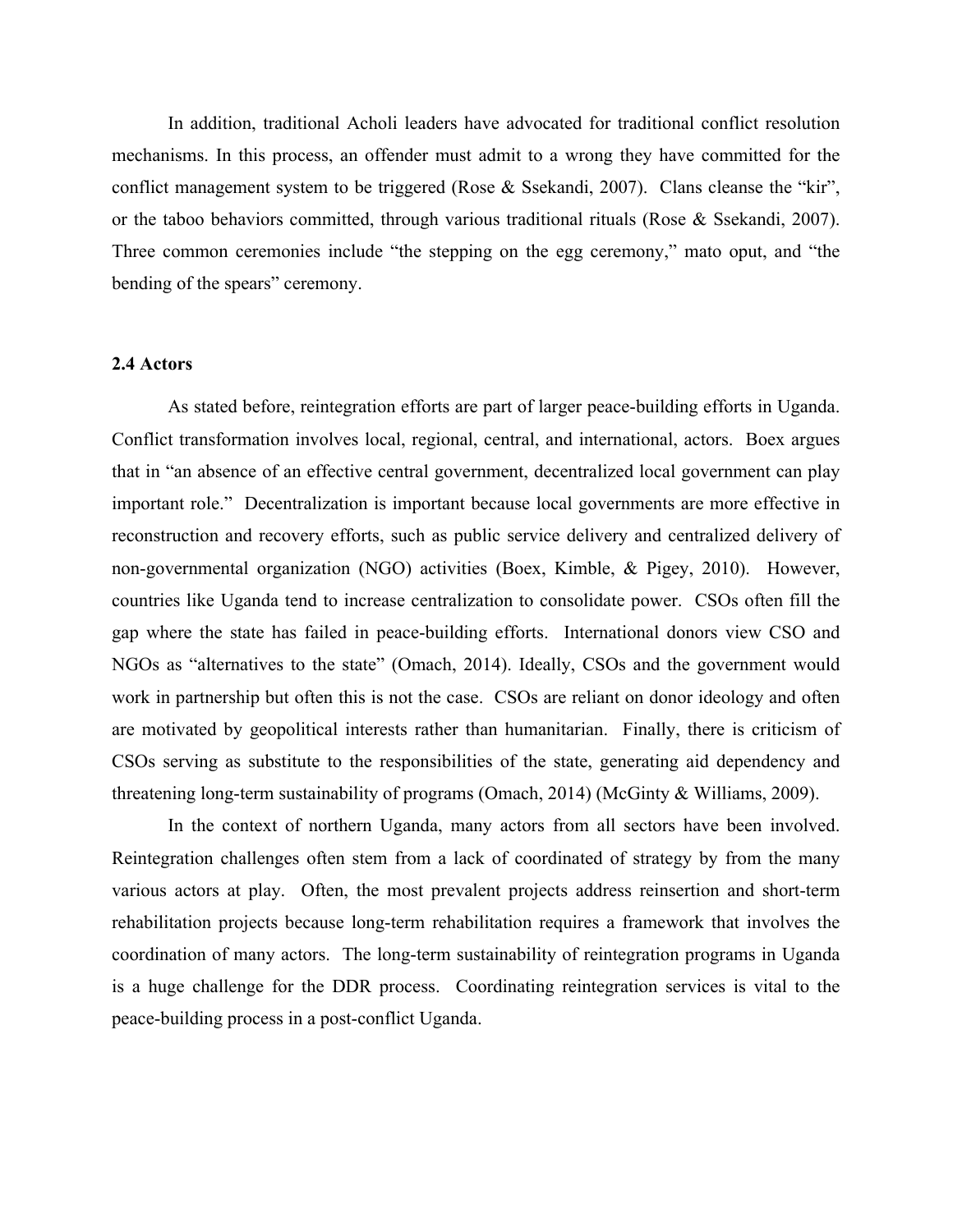## **3.0 Justification**

Just as the LRA conflict was deemed the world's most forgotten humanitarian crisis by the United Nations, the reintegration process of those defecting from the LRA has been equally forgotten. I became passionate about the issue of child soldiers after watching a documentary by Invisible Children when I was thirteen and have wanted to come to Gulu ever since. It frustrated me that this issue went unnoticed by the international community for so long and through my studies I have become passionate about child soldiers and the reintegration of excombatants as a means to peace building.

The rehabilitation of this region is vital order to have long-lasting peace; the reintegration of former LRA members must be a top priority in the recovery of post-conflict Uganda. Proper reintegration and rehabilitation of returnees is important for economic, social, and security development. Supporting this highly vulnerable population is not only a humanitarian obligation but should also be a national security obligation. Those escaping from the LRA include men, women, and children; most have high levels of trauma and are highly militarized. In addition, this vulnerable population is often stigmatized by their community and rejected upon return. These factors lead to high probabilities of remobilization among this vulnerable group. A number of actors have been involved in the reintegration process, but often these actors have different strategies. Coordination is important when many actors are at stake in order to avoid contradiction and maximize effectiveness. Most research in the past tends to look generally on the services that need to be provided to returnees and although that is important this study seeks address the actors at play. This research is important to identify the current capacity of the Ugandan Government and examine its coordination with civil society organizations. Examining the actors at play and their coordination is important to assess the long-term sustainability of the reintegration services in Uganda.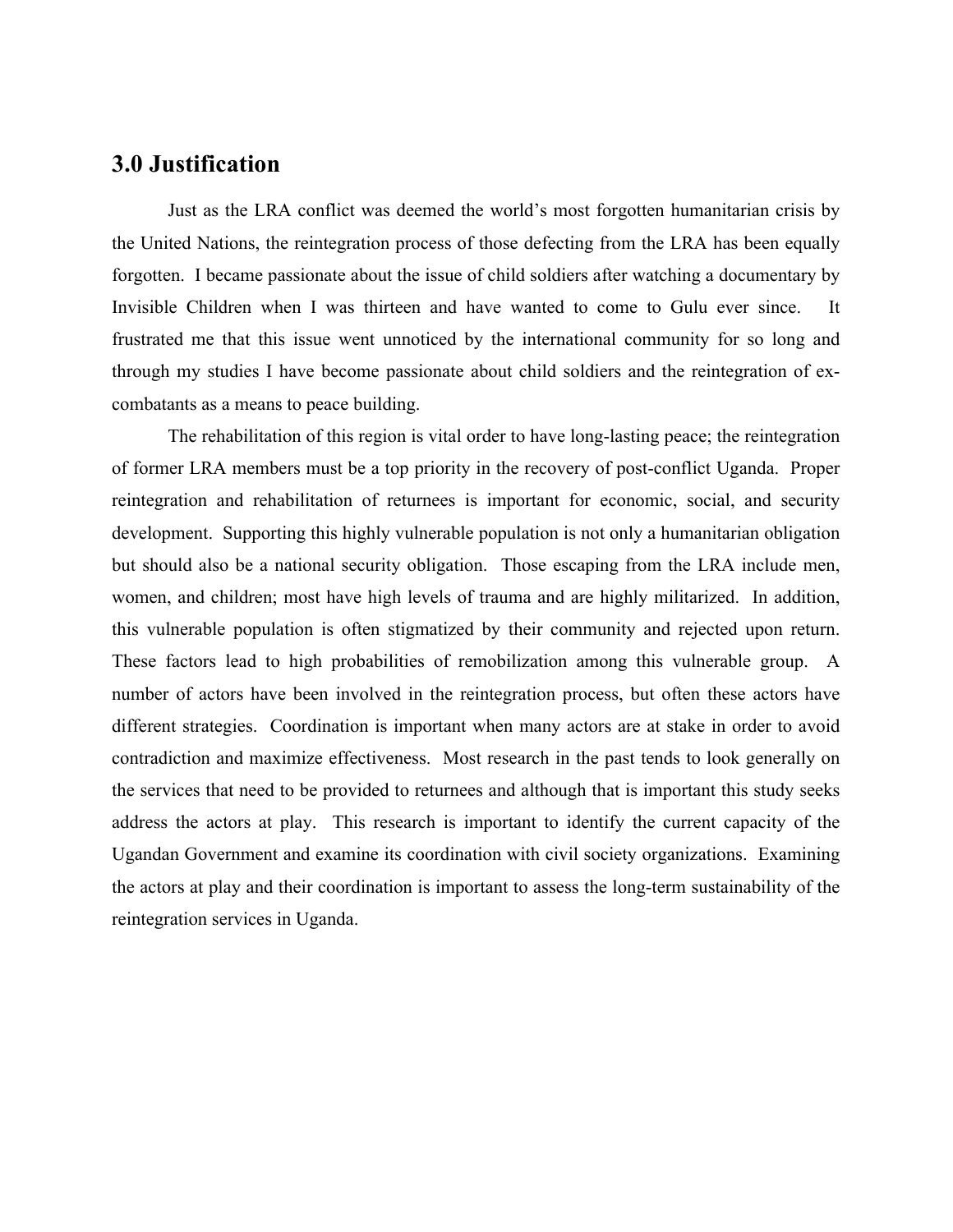## **4.0 Objectives**

a) To analyze the current government initiatives that address the reintegration process of those returning from the LRA

b) To examine the current role of international and local NGOs within the reintegration process

c) To examine the current coordination between government and NGO reintegration actors

## **5.0 Methods and Ethical Consideration**

#### **5.1 Overview**

This study utilized qualitative research through analysis of 13 semi-structured individual interviews as well as primary and secondary documents. Interviews were conducted in Gulu and Kampala at the place of employment for each respondent or at a third party location. Research was conducted over the course of one month. In order to complete this research in the limited time I had, I divided my research into two parts. First, I analyzed government policies and initiatives that refer to reintegration of ex-combatants and FAPs. These interviews included representatives from the central government and Gulu District local government. Respondents included members of Parliament, a representative from Amnesty Commission, and both elected and appointed local government officials. Second, I assessed the implementation of government policies through analyzing the current CSOs that are supporting reintegration in northern Uganda. I interviewed representatives from the two active reception centers, GUSCO and World Vision, and two organizations supporting reporters once they have left the centers or those who never entered centers.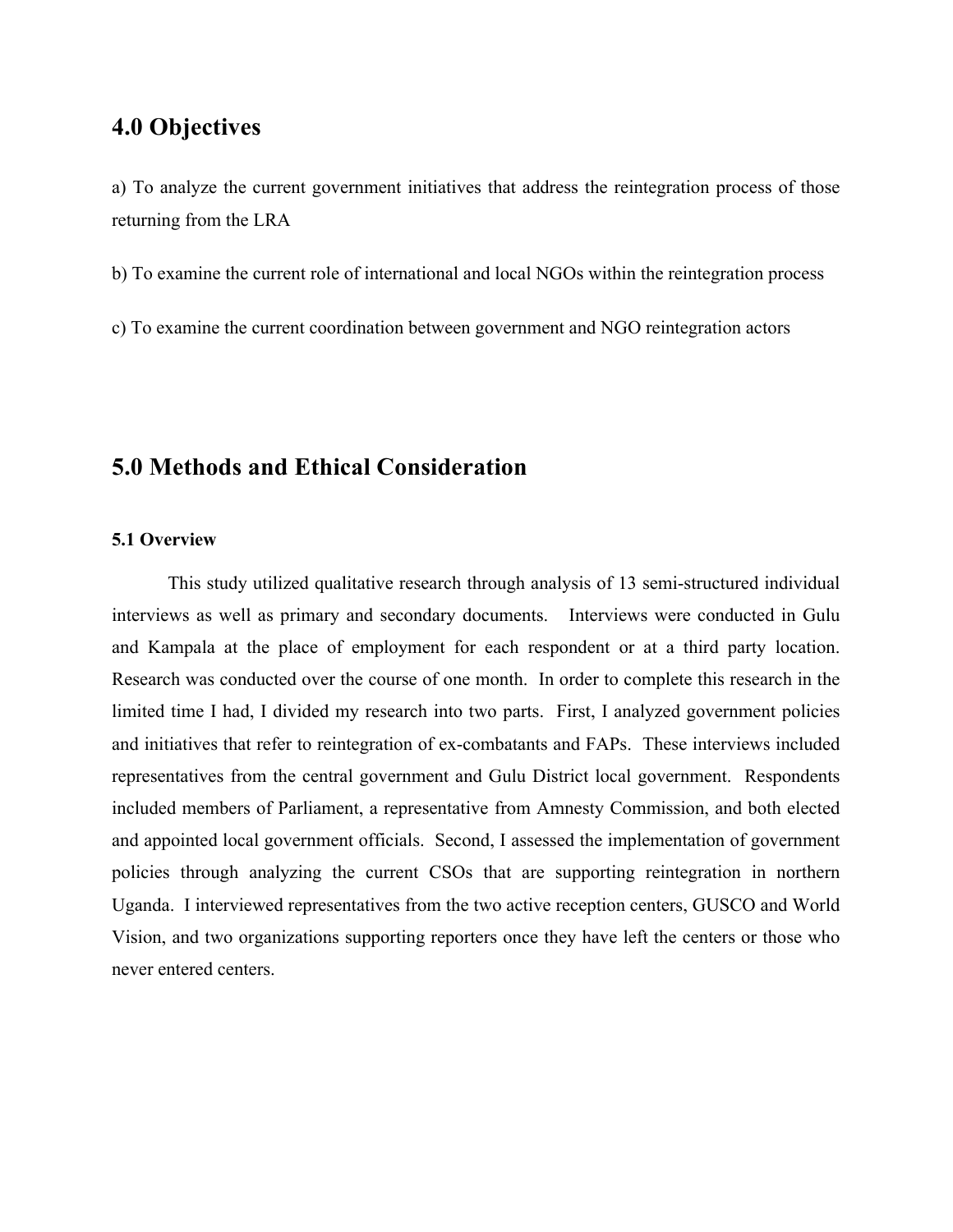#### **5.2 Reasoning and Effectiveness**

I chose interviews as my method of data collection because I felt it was the best way to collect raw opinion and perspectives. Respondents were chosen due to their expertise and involvement in the reintegration process. The four NGOs that were interviewed were chosen because they represent different stages of the reintegration process. In addition, these NGOs represent the mix of local and international actors that are in involved with reintegration in Northern Uganda. Although primary sources served as the main information source, secondary sources were utilized to provide background to my research and supplement the information obtained during interviews. This method of data collection served to be the most useful for the reasons predicted. Respondents were able to elaborate and provide personal anecdotes. I also found that respondents were more willing to share critical opinions in private interviews. In addition, this structure served useful in tailoring each interview to each respondent. I was able to use information I learned from previous interviews during interviews and build on my knowledge to fit all the moving pieces together. I recognize that interviewing reporters would have added depth to this research, but this was a hard choice I made in order to narrow my scope and keep the main focus of this study on the capacity/collaboration of actors. Although some informants were former child soldiers, they were not interviewed under that context.

#### **5.3 Challenges**

Challenges in conducting this research included logistical problems with setting up interviews, lack of availability of desired respondents, limiting the scope of respondents and overwhelming variables, limited knowledge of some respondents. Often I wanted to plan my week ahead, but many respondents would want to meet the same day I called and others would wait a week to call back with no day or time confirmed. This made preparing for interviews and organizing my work plan very difficult. I had to adopt a high level of flexibility in my schedule to and be prepared for an interview at any moment. Some desired respondents were unable to be reached or were unable to meet during the research period. These respondents included the Minister of State for Northern Uganda and the Resident District Commissioner (RDC). In an attempt to overcome this obstacle, I attempted to reach out to the Undersecretary of the Minister of State but she was also unavailable. Due to the many components and factors of this topic I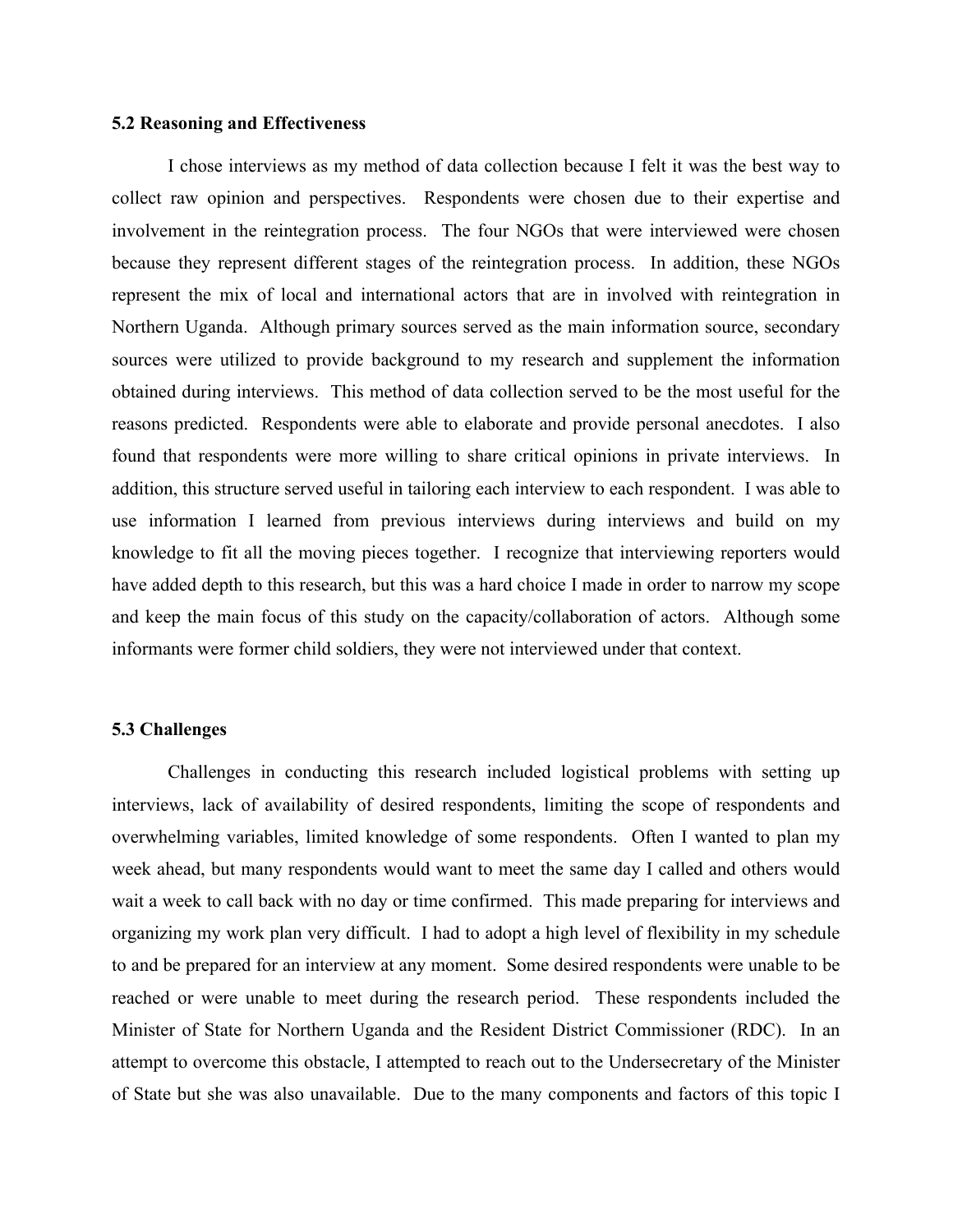had to compartmentalize by strictly adhering to my outlined objectives. There were many people I could have interviewed do to the many topics this research covers, but I had to limit my scope. I also often found myself in a position where I was receiving similar information from each respondent, preventing me from being able to dig deeper and build on my existing knowledge. Although at first I felt discouraged, I was able to use this observation in my findings to highlight the lack of coordination and information sharing among the actors at play surrounding reintegration. I struggled with organizing all the variables and many components of my paper. Many respondents answered with similar themes, but often I received contradictory information that I had to sift through.

#### **5.4 Ethical Considerations**

The nature of this topic and the area in which I conducted my research required a high level of sensitivity. The majority of the population in Northern Uganda experienced the war in some capacity and thus had personal accounts to share. I provided a consent form to every person I interviewed, in order to be able to use their testimony in my research. I also was careful not to further stigmatize certain populations in the way I portray them in my writing. The North-South divide in Uganda is a sensitive topic that I attempted to navigate carefully as I spoke with government officials in Kampala. Crafting questions that did not offend and did not accuse was extremely important. It was also important to recognize my position as an outsider looking in and recognized the limitations this puts on the judgment I can pass and the conclusions I can draw from my research.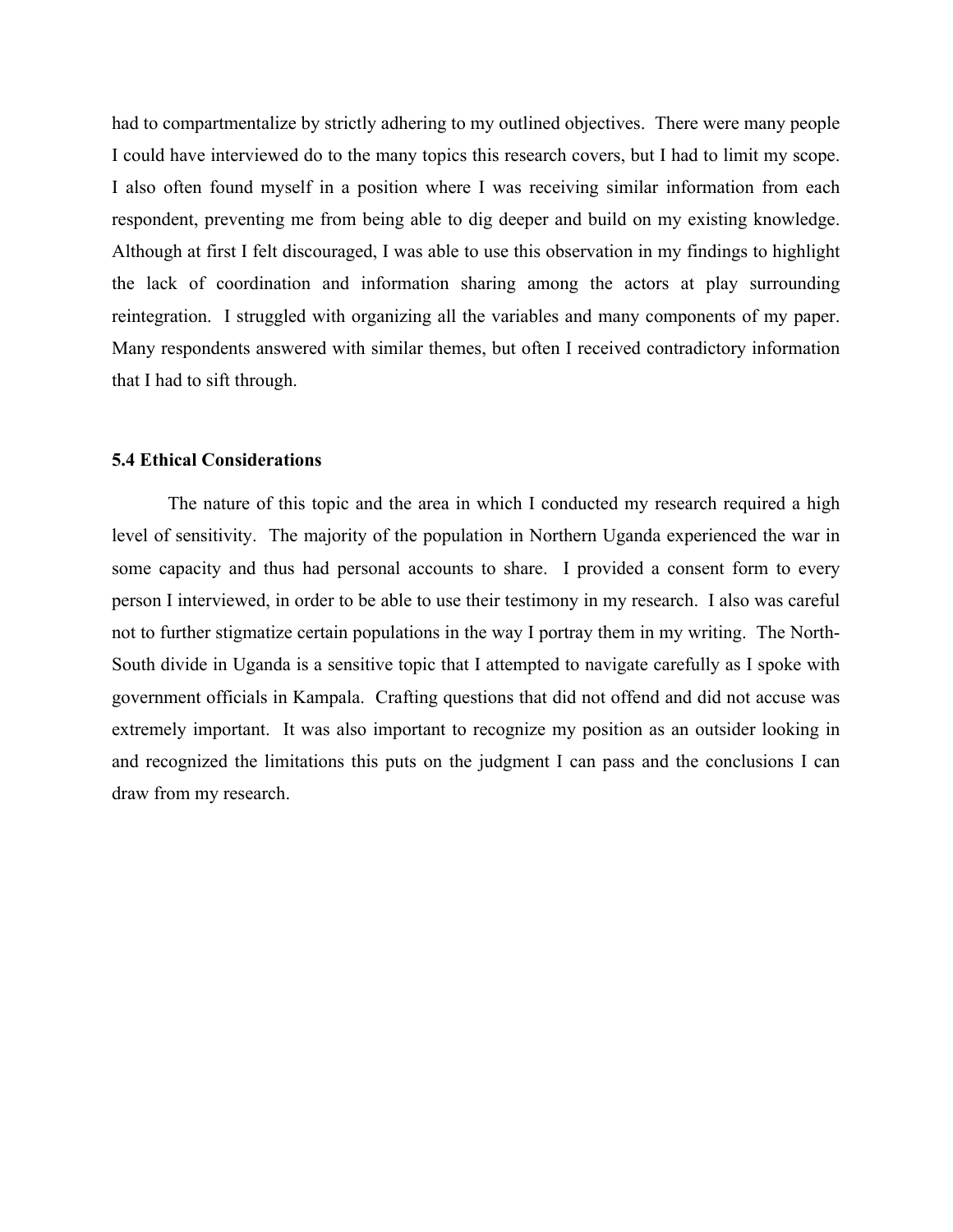## **6.0 Findings**

#### **6.1 Government Initiatives**

The cardinal mandate of any government is to protect its citizens. It is the duty of any government to provide for the needs of all. The Government of Uganda has spearheaded two programs that attempt to address the protection of reporters and their reintegration. These programs include, the Amnesty Act and the Peace, Recovery, and Development Program (Office of the Prime Minister, 2011). Both have attempted to address the issues of reintegration and the protection of those returning from the LRA. The Amnesty Commission now serves as an implementing partner of the PRDP. Although much criticism exists, the Amnesty Act has proven to be a vital component of the peace process and resettlement of returnees. On the other hand, like many government programs, the PRDP has received praise for its principles, but criticism for its implementation.

#### *6.1.1 Amnesty*

The main government program addressing ex-combatants and formerly abducted persons is the Amnesty Act, however, this Act, only addressing only reinsertion, the predecessor to reintegration**.** Amnesty is the first step of the reintegration process and cornerstone of the Uganda transitional justice. The Amnesty Act was put into law in January of 2000 and provides the opportunity for those returning from the LRA to apply for a pardon, exemption or discharge from criminal prosecution. Amnesty was enacted not only as a way to end the war, but also as formal recognition that many ex-combatants are former abductees (Quinn, 2009). Those abducted did not choose a life of a soldier and thus amnesty prevents punishment for crimes they did not voluntarily commit. Through the Amnesty Act, the Ugandan Government intended to show that it is committed to reconciliation and peace (Amnesty Commission, 2009). Since its enactment, over 13,000 former LRA ex-combatants have been pardoned (Olanya, 2013).

Any Ugandan who has been involved in insurgency after January  $26<sup>th</sup>$ , 1986 can seek amnesty. Amnesty is extended to those who participated in combat, collaborated with insurgents, committed crimes to support insurgents, or in any way assisted others involved in insurgency. However, only those who were abducted and remained in captivity for more than four months qualify. Those that take the steps to receive amnesty are considered reporters. A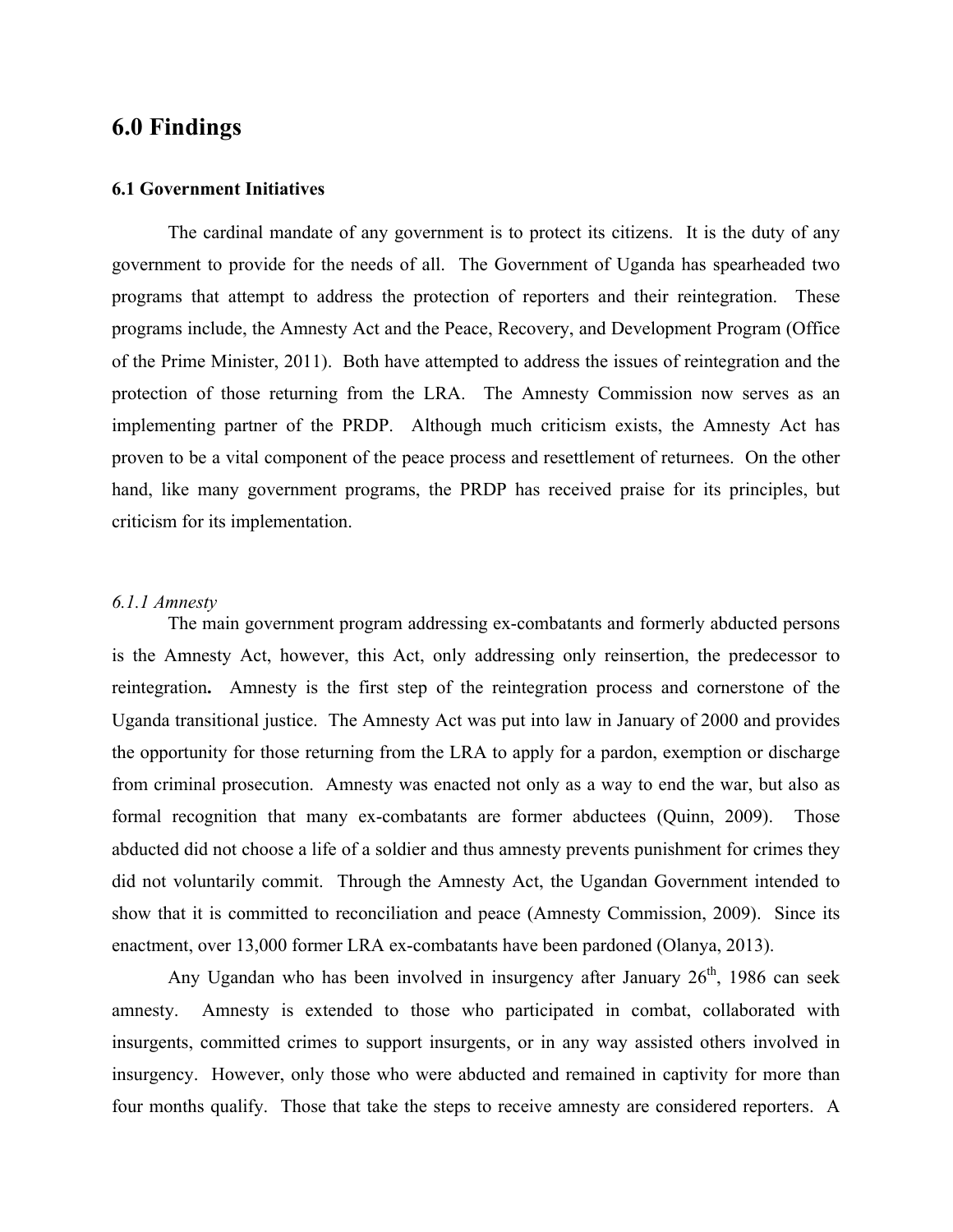reporter must renounce involvement in the armed rebellion and surrender any weapons in his/her possession. The Act mandates that any authorized person who receives a reporter must hand he or she over to the sub-county chief of the area (Amnesty Commission, 2009).

Under the Amnesty Act, an Amnesty Commission and a Demobilization And Resettlement Team (DRT) were established. The DRT serves to draw programs for decommissioning of arms, demobilization, re-settlement, and reintegration of reporters. The Amnesty Commission is the main body overseeing amnesty and receives funding from the Ugandan Government. The Commission serves several functions including, demobilization, resettlement, reintegration, and information and referral services (Amnesty Commission official, personal communication November 13, 2014). It has the responsibility to monitor programs for demobilization, reintegration, and re-settlement of reporters. Amnesty has community focal points that represent each sub-county. Returnees can report to these offices to apply for amnesty or after their certificate is certified can consult the Amnesty Commission if issues arise.

In 2005, the Amnesty Commission began a program to support former combatants restarting their lives. The programs resettlement packages that included one mattress, cups, blankets, basins, jerry cans, plates, 3 hoes, beans, maize, and 263,000 ugsh (Amnesty Commission Official, personal communication, November 13, 2014). Although these packages are not intended to support reintegration, reinsertion and resettlement are necessary predecessors to the reintegration process.

Amnesty has been extremely successful in encouraging defections from the LRA and is an integral part of peace process. Amnesty fulfills the moral obligation of protecting the Ugandan people that the government had originally failed to fulfill (Opio, Sept. 24). Amnesty is the first step in the reconciliation process between ex-combatants and their communities. Nevertheless, many believe Amnesty needs immense improvements due to mismanagement (Betty Ocan, personal communication, November 5, 2014). Alone, it is not enough to convince those still in the bush that life outside of the bush can be promising (Allen & Schomerus, 2006). Amnesty is simply good in principle, but lacks a serious action plan (David Tshimba, personal communication, November 4, 2014) and has suffered from poor implementation (Olanya, 2013). Criticism of Amnesty also includes its limited efforts to rehabilitate and take a leading role in the reintegration process (Martin Mapenduzi, personal communication, October 27, 2014). However, according to an official from Amnesty Commission, Amnesty does not claim to be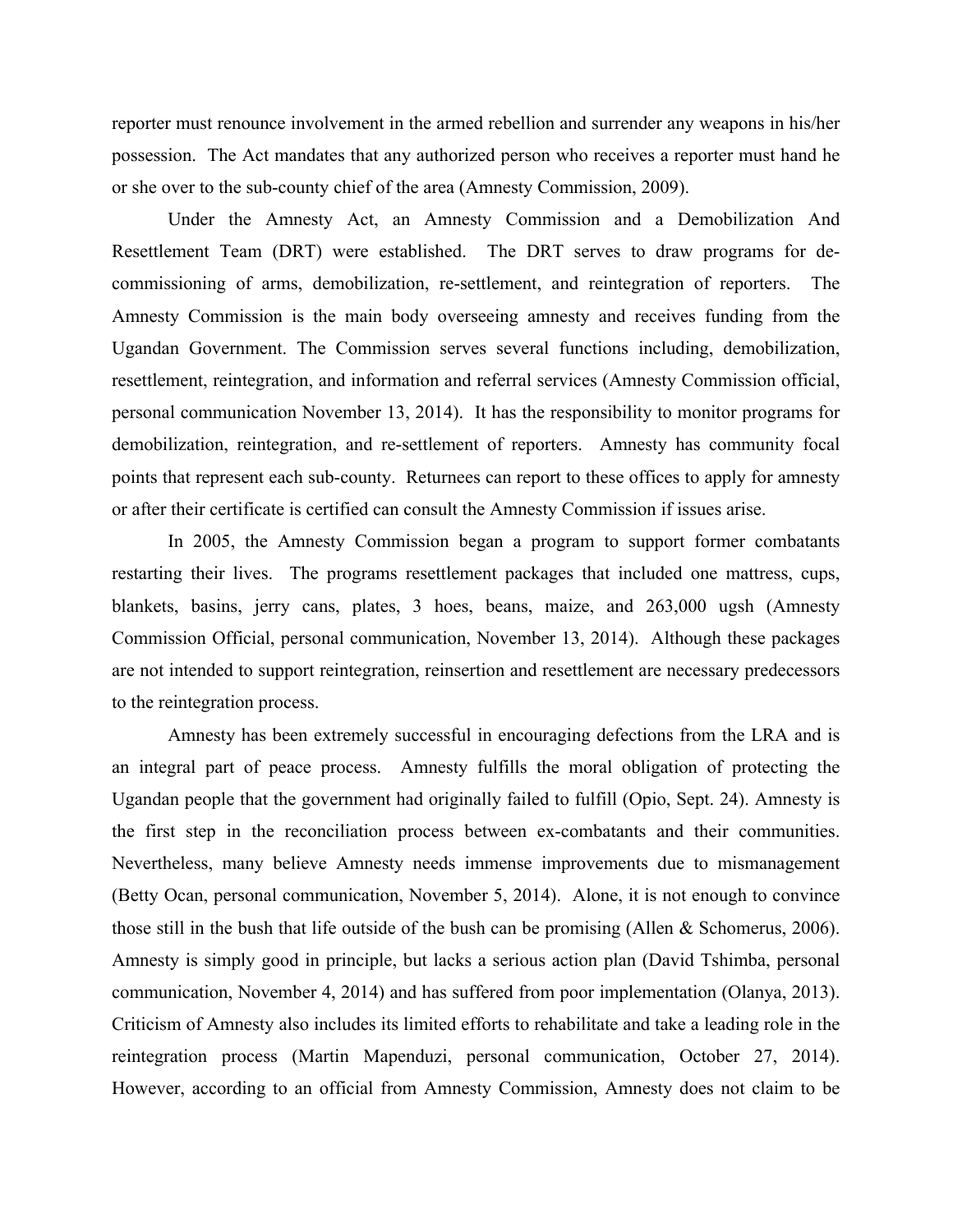facilitating reintegration, but rather simply reinsertion (Amnesty Commission official, personal communication, November 13, 2014). An independent study done for USAID confirms this affirmation, as Amnesty informants used in that study admitted that the Amnesty Commission needed to do a better job communicating to the government and donor community about general problems with Amnesty, but were not responsible solving them. Another limitation described in this study references the lack of any viable method by Amnesty to assess those returning from the LRA who did not pass through a reception center (Allen & Schomerus, 2006). In addition, many view the reparations as a reward and sign of neglect of the victims. This debate highlights key areas transitional justice (described later) tries to amend.

#### *6.1.2 Peace, Recovery, and Development Plan*

The Peace, Recovery, and Development Plan came out of a need to rebuild Northern Uganda after the immediate violence of the LRA conflict left the region. This concept came out of the peace talks at Juba between the LRA and the GoU in 2006. Agenda item Number Two of the peace talks that was signed refers to a comprehensive peace solution. It speaks to the challenges Northern Uganda went through, the factors that contributed to the war, the magnitude of atrocities, and ways to rebuild. (Martin Mapenduzi, personal communication, October 27, 2014). Before PRDP, the government implemented the Emergency Resettlement Program in 2007. Shortly after the end of this program, which was poorly managed, the GoU and development partners started to develop the PRDP. The aim was to have a more integrated approach to peace, recovery, and development. PRDP 1 began full implementation in 2009 and was programmed through 2012. PRDP 2, or phase two, which this paper focuses on, began in July 2012 and is programmed through 2015. PRDP currently covers 55 districts and 9 municipalities in the Greater North.

The PRDP consists of four strategic objectives. These objectives include, 1)Consolidation of State Authority, 2)Rebuilding and empowering communities, 3)Revitalization of the economy, 4) Peace building and Reconciliation. This study analyzes the implementation of objective four, peace building and reconciliation.

The Office of the Prime Minister coordinates the implementation of PRDP 2 and oversight is conducted by the PRDP monitoring Committee (PMC). The total budget was about 1 trillion shilling (Martin Mapenduzi, personal communication, October 27, 2014). There are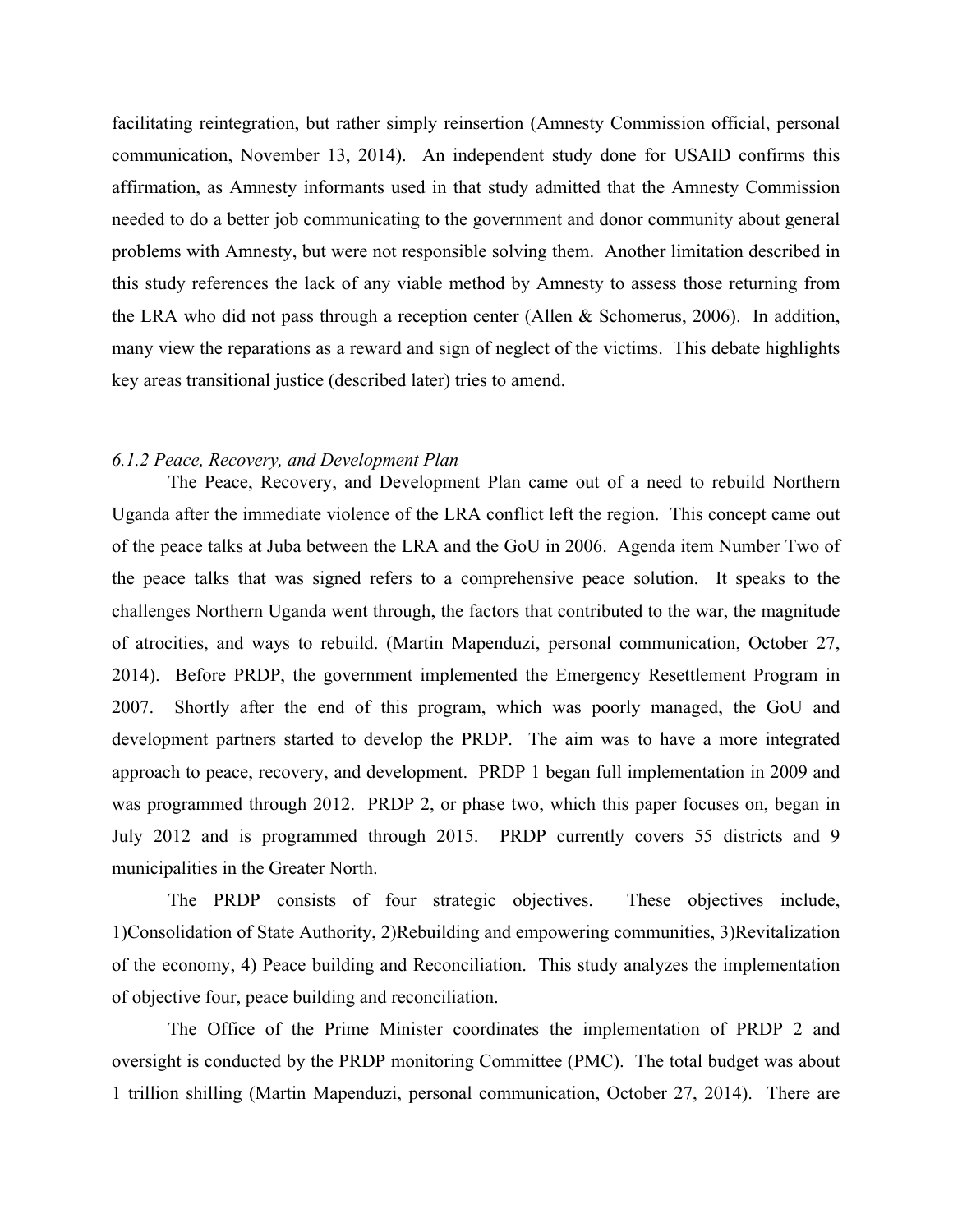three funding streams for implementation: PRDP budget grant, On-budget special projects, Offbudget projects (Office of the Prime Minister, 2011). Projects can be funded directly by the government through the fund basket under the OPM. Donors can give money to this funding stream or can fund special projects that are then monitored by the government through special implementation units in the OPM. The third option is for projects to be implemented directly by development partners. For example, the United States does not give money directly to the Ugandan Government, but through implementing agencies shilling (Martin Mapenduzi, personal communication, October 27, 2014). It was anticipated that 46% of PRDP 2 funding will be spent on Strategic Objective 3, 37% on Strategic Objective 2, 12% on Strategic Objective 1 and 3% on Strategic Objective 4 (Office of the Prime Minister, 2011).

Strategic Objective 4 (SO4), which addresses reintegration activities, falls under the third funding stream of off-budget projects, with the exception of Amnesty. This means that development partners implement all initiatives supporting this objective of the PRDP, while the government fills a coordinating and oversight role (this relationship is discussed in section 6.3). The aim of SO4 is "to address the specific peace building and reconciliation needs of the most conflict affected regions. Failure to identify and mitigate conflict drivers could weaken the longterm sustainability of recovery." Two program areas fall under this objective: 'Reintegration and Resettlement' and 'Community Dispute Resolution and Reconciliation'. The first reads:

 **Reintegration and Resettlement**: Referral of reporters for skills and enterprise development training, support to community based reintegration activities, dialogue with host communities and reporters to promote effective reintegration, sensitization of Amnesty Law process to enhance community unity, strengthening systems to monitor where ex-combatants have been successfully reintegrated, providing psychosocial support and counseling to traumatized community members, abductees and vulnerable ex-combatants and addressing related mental health issues where appropriate, and analyzing and addressing causes of community level conflict and promote reconciliation.

The Amnesty Commission serves as an implementing partner and is the only section of SO4 that receives direct government funding. Although most projects have off-budget support as well, SO4 is the only objective that relies almost entirely on this funding stream (Office of the Prime Minister, 2011)

Criticism of the PRDP includes poor implementation, coordination, and neglect of SO4. "Since its launch, however, the PRDP has achieved little because of insufficient funding,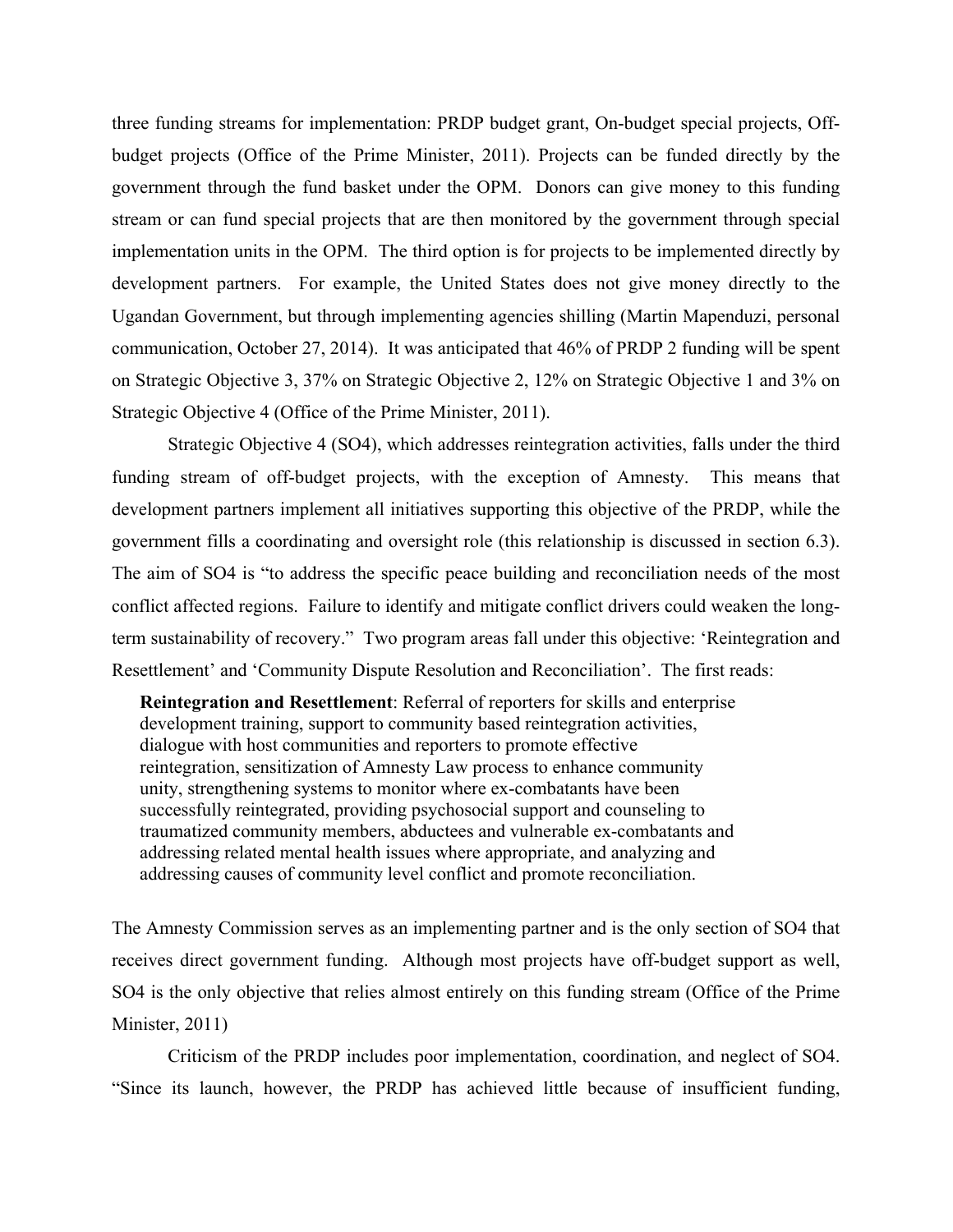corruption, incoherent project selection and widespread confusion across sectors, districts and local communities about how implementation is supposed to proceed," stated an article in the Journal of Development Studies (Olanya, 2013). First, for many objective four has been pushed to the peripheral of discussion (David Tshimba, personal communication, November 4, 2014). Direct government funding has been given to roads, school, water, training police, and the judicial system law (Betty Ocan, personal communication, November 5, 2014) (Martin Mapenduzi, personal communication, October 27, 2014). The government chose to wrap its program and budget around what the development partners were doing. It appears that instead of development partners filling in the gaps of what the government was doing, it has become the reverse. However, the head of the Democratic Party, Norbert Mao, claims that government priorities would not have changed if development partners had chosen to fund other projects. "There are certain things the government is just not interested in, like psychosocial therapy," says Mao (personal communication, November 5, 2014). The government is just interested in hardware programs, tangible things that guarantee votes (Betty Ocan, personal communication, November 5, 2014) (Martin Mapenduzi, personal communication, October 27, 2014).

Second, rampant corruption and mismanagement of funds has negatively affected the impact of all PRDP programs and caused international donors to pull of funding. For example, PRDP money was used to buy the Prime Minister a limousine worth \$200,000. According to Norbert Mao, this mismanagement is due to a lack of transparency, lack of accountability, and lack of oversight. Money is mismanaged because the OPM has too much discretion (Norbert Mao, personal communication, October 27, 2014). In addition, many were frustrated that the PRDP extended assistance across 54 districts, rather than just focusing on just the sub-regions that were impacted the most, which included, Lango, Teso, and Acholi sub regions. Many of the other regions never were even visited by the LRA, but lobbied the government claiming they had residents who were impacted by the conflict. The PRDP would not have been passed if Parliament hadn't agreed to include all 54 districts, which was undeniably motivated by politics (Betty Ocan, personal communication, November 5, 2014).

#### *6.1.3 National Reconciliation Bill and Transitional Justice Policy*

The Government of Uganda has drafted two policies that address issues surrounding reintegration; The National Reconciliation Bill and the National Transitional Justice both address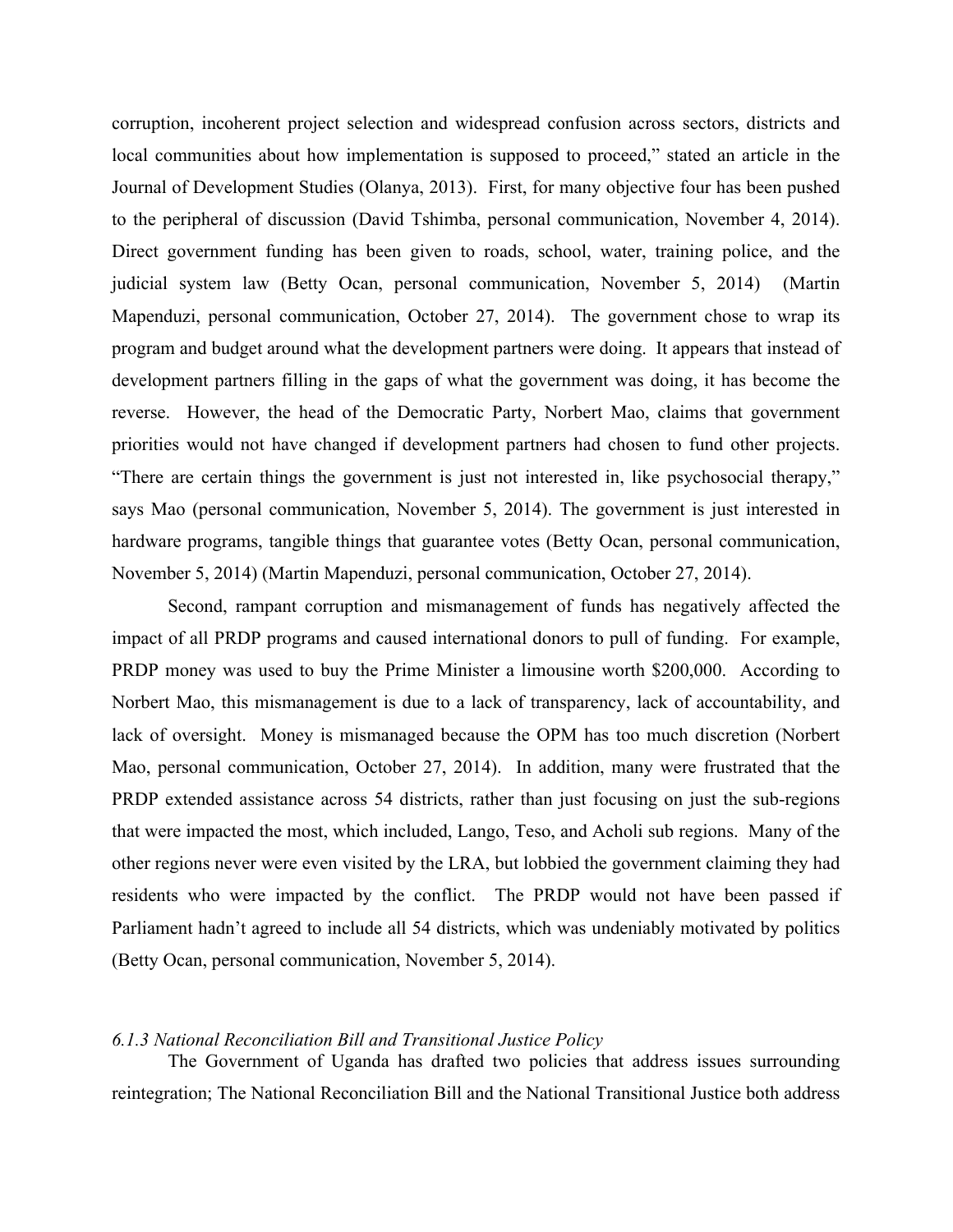national peace building and reconciliation through accountability, justice, dialogue, and development activities. These policies overlap in principle, yet neither has been passed or implemented.

The National Reconciliation Bill recognizes the need to address underlying historical causes of the conflict in northern Uganda through a reconciliation process (Government of Uganda, 2009). The bill aims establish a National Reconciliation Forum that will examine human rights violations in Uganda after 1962. The Forum will have several bodies with the authority to; "recommend/award reparations for victims of human rights violations, hold perpetrators accountable, recommend measures to prevent the future violations of human rights, design and conduct nation-wide reconciliation activities," (Government of Uganda, 2009). Professionals will be employed to ensure that proper judicial and protection mechanisms are in place to protect vulnerable individuals who wish to provide testimony. Although not mentioned directly, the reintegration of reporters back into that community directly relates to this national reconciliation process. Perpetrators need to reconcile with their victims while communities needs to recognize that in the case of the LRA conflict, perpetrators are often victims themselves.

The Transitional Justice Policy is an "overreaching framework of the government of Uganda, designed to address justice, accountability and reconciliation needs of post conflict Uganda" (Government of Uganda, 2013). Transitional justice refers to an approach to justice in post-conflict climates. According to the International Center, "Transitional justice refers to the set of judicial and non-judicial measures that have been implementing by different countries in order to redress the legacies of massive human rights abuses" (International Center for Transitional Justice, 2014). Similar to the National Reconciliation Bill, this policy strives to deliver justice to victims of mass atrocities and assist societies devastated by conflict to achieve sustainable peace and reconciliation. The Uganda Transitional Justice Policy derived from the Juba Peace Agreement and is part of overall policies on national development. This policy would include five commitments: witness protection, traditional justice, truth telling, reparations, and amnesty. It would also be victim driven and an affirmation of government commitment to national reconciliation (Government of Uganda, 2013).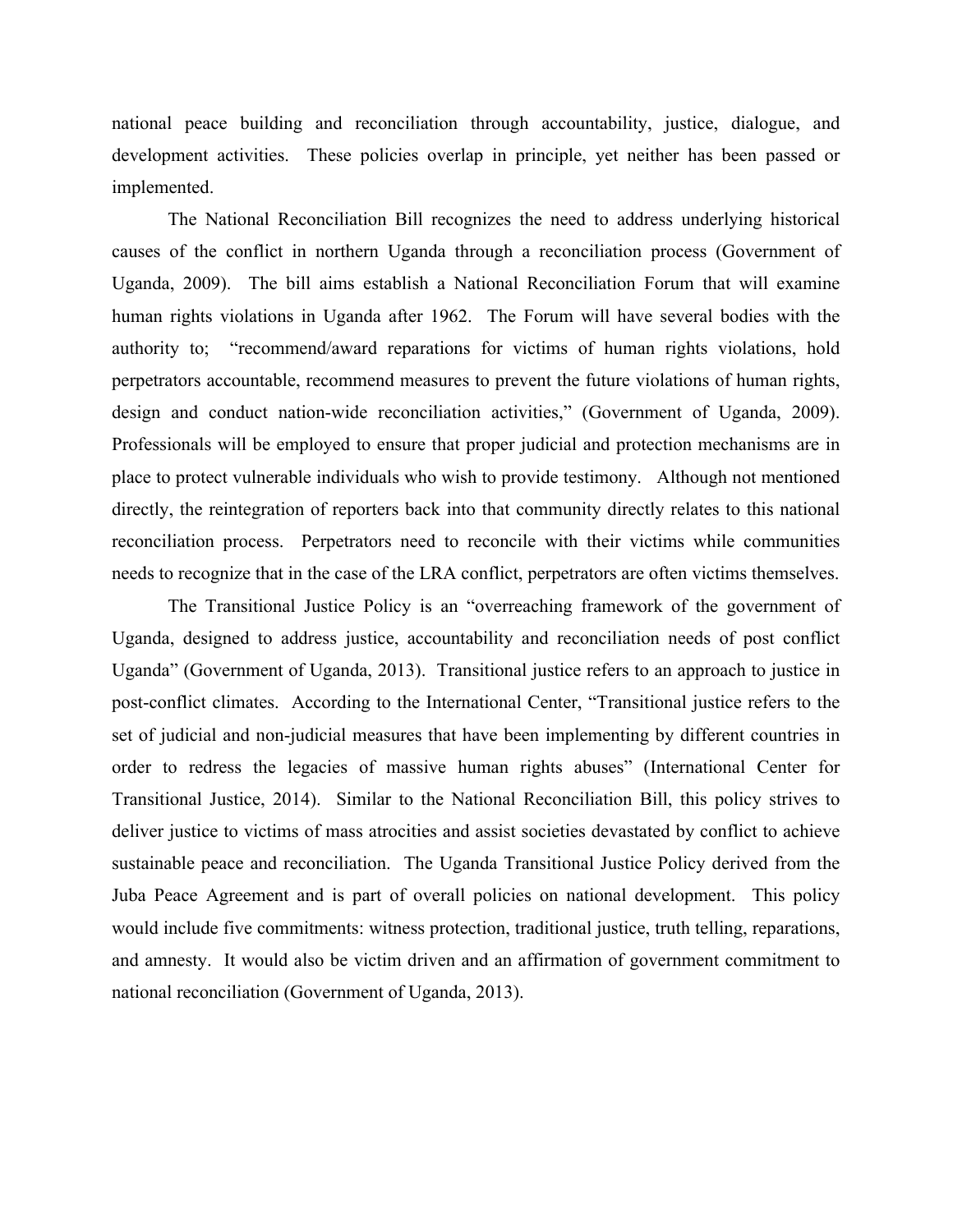#### **6.2 Civil Society Initiatives**

As mentioned in the fourth objective of the PRDP, reintegration services have also been undertaken by civil society organizations. According to a report done by International Alert, 80% of youth in Uganda felt the government was not responding to their needs, but donors and NGOs were the most effective (International Alert, 2013). From reception centers, to providing livelihood services and assistance once reporters return, NGOs within Gulu have been the most involved actor at play in the reintegration process.

Reception centers, short-term rehabilitation centers for reporters when they first return from the bush, have been the most active. Although many get lost in the system and often never go through the formal channels, reporters are supposed to be taken to the UPDF for intelligence and security screening. Once released from the UPDF, they are taken to a reception center. Services at receptions centers are short-term and assistance is often needed once reporters return home. According to NGO Forum's Senior Program Coordinator, reintegration actually begins after the reception center and for many reasons NGOs are not focused directly on reporters once they leave the reception center (Eric Odong, personal communication, November 3, 2014).

Many reception centers have opened and closed throughout the conflict, but currently only two are in operation, World Vision and GUSCO. World Vision is an international Christian organization that has many development programs operating in Uganda, one of which is a reception center for those returning from the LRA. This reception center offers medical support, psychotherapy, family tracing, community reintegration, and follow-up visits. After a short time with the UPDF, World Vision receives the reporters and duration of stay depends on the needs of the individual reporters. Once reporters leave the center, they are guided to other resources and World Vision programs within the community. In the opinion of a World Vision employee, deliberate efforts to guide reporters and consciousness of their vulnerabilities is needed but programs shouldn't single them out (World Vision Official, personal communication, November 20, 2014). This perspective is in line with the popular belief now that reintegration, postreception centers, should be implemented through a holistic approach to avoid isolation and stigmatization of reporters. In addition, World Vision offers a 2-3 month follow-up process after reporters leave the center. Reporters are always free to come back to the center if they need guidance or additional services. Due to its large international funding base and financial support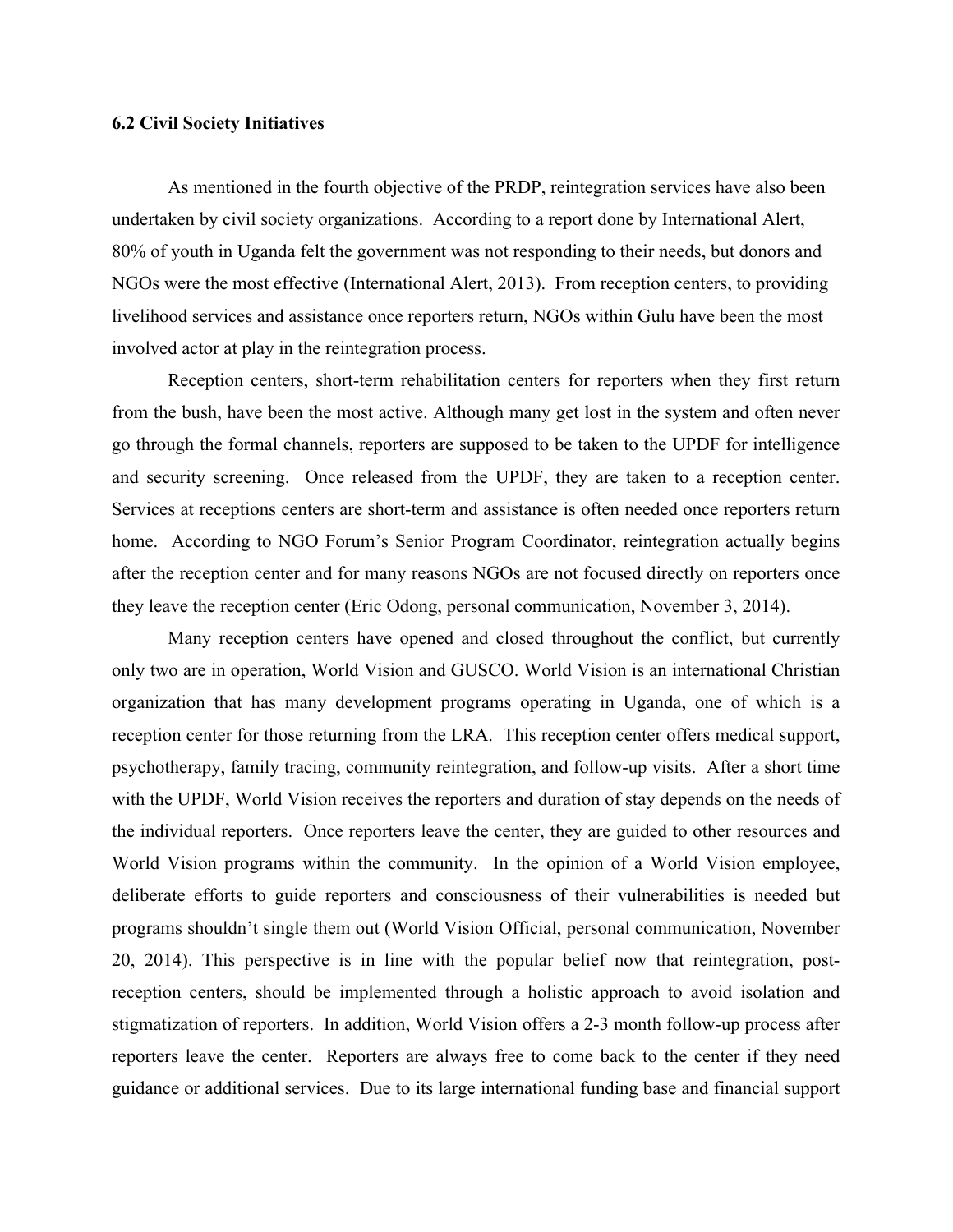from another organization, Invisible Children (highlighted later), World Vision has not run into major funding constraints. However, the relative peace in northern Uganda has made it difficult to convince donors that the service the reception center provides is still necessary (World Vision Official, personal communication, November 20, 2014).

Once individuals leave the center there are various organizations that are attempting to fill in the service gap that exists at this stage in the reintegration process. PRDP monitoring framework for phase one found that, "less than half of the sub counties state that there were counseling services available for community members and ex-combatants. The majority of these services appear to be provided by NGOS and community leaders but from the information gathered non of these seem to explicitly target ex-combatants" (Office of the Prime Minister, 2011). That is because, currently, are approaching reintegration through a holistic approach, focusing on education, livelihood, and health concerns in general for the community as a whole (Eric Odong, personal communication, 2014). This paper will highlight just a few of the nongovernmental actors within Gulu facilitating reintegration at different stages.

The organization GUSCO, also located in Gulu, runs the second reception center in operation in Northern Uganda. In addition to private donors, UNICEF serves as the main funder. Due to its affiliation with UNICEF, GUSCO's reception center focuses on women and children. The center provides for the basic needs of women and children reporters such as food, shelter, and medical assistance. Similar to World Vision, GUSCO performs family tracing, counseling, and follow-up visits. According to a GUSCO employee, counseling has been haphazard due to the recent high number of women and children who have returned from the bush. GUSCO has found it difficult to organize counseling for this reason. Counseling currently consists of talking through experiences in order to relieve the past. An official at GUSCO, explained that the sustainability of programs relies on the quality of services provided because individuals that pass through the reception centers need to be self-sufficient for when the NGOs are no longer in operation (GUSCO official, personal communication, November 19, 2014).

Invisible children is an advocacy and program oriented non-profit with an international headquarters in San Diego California. Invisible Children operates in Uganda out of Gulu and Pader Districts. The organization has been very successful with reinsertion and defection as they have facilitated a radio networked system and defection flyers that help communicate with people in the bush that it is safe to come home. Their reintegration programs include a merit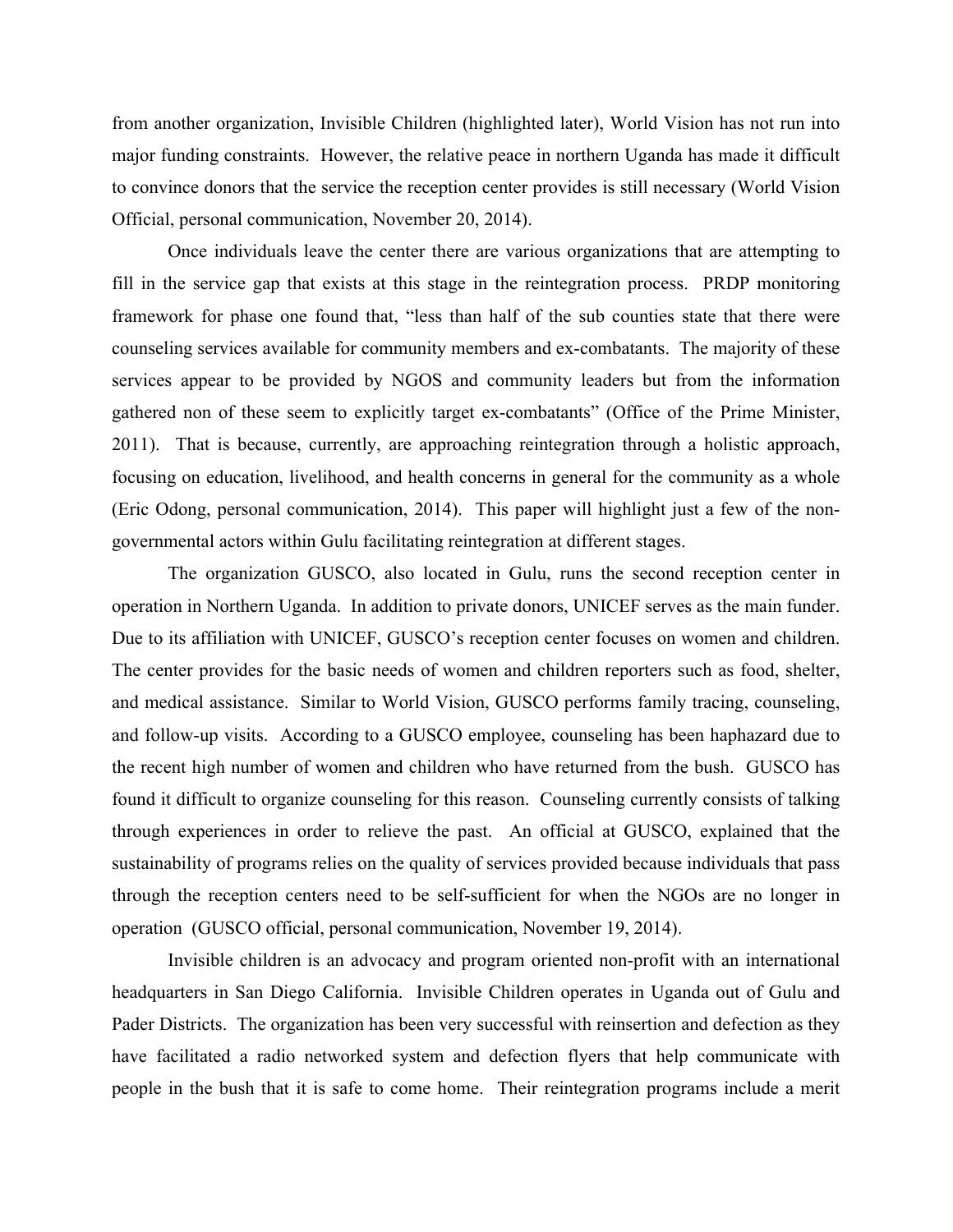based scholarships for secondary and university level students, school construction and renovation, Village saving and Loan association, water sanitation, woman's social enterprise, and adult literacy. Invisible Children believes in a community approach because they believe for successful reintegration communities need to be prepared to receive those returning home. However many of these programs, such as the scholarship program, are having to be scaled down do to funding constraints. The organization also partly funds the World Vision reception center. In 2012 most reception centers had closed, but due to defection and feedback from former ex-combatants, Invisible children decided to help World Vision reopen its doors (Okot Geoffrey Howard, personal communication, November 11, 2014).

Thrive Gulu is a non-profit based in Gulu that addresses reintegration indirectly through its trauma and livelihood programs. The founders identified a gap in trauma treatment within northern Uganda, so they established Thrive Gulu to address trauma through holistic and nonmedical means (personal communication, Patrick). Thrive Gulu is privately funded and donor dependent. Current programs include, woman empowerment, computer literacy program, and trauma counseling. The woman's empowerment program trains women on leadership through dialogue with local leaders, hygiene and family planning classes, village saving and loan association, and exposure to advocacy work. No program specifically targets returnees, but women who have been in captivity are encouraged to form their own empowerment group to obtain the services described above. As part of its holistic approach, Patrick explains that Thrive Gulu does have isolated programs for reporters in order to limit stigmatization. "We look at a broad definition of poverty and we take poverty in a relative definition," says Patrick. The organization aims to heal the community and reporters are part of that community. Patrick believes that Thrive Gulu and the reception centers are "partners in development" and that organizations such as Thrive pick up from where the reception centers leave off. "Reception centers are still necessary as long as Kony is still in the bush […] The services that are offered at the reception centers – the counseling, the family tracing, health rehabilitation services—are all very important things.

Pathways to Peace is a brand new organization in the early stages of development. The founders saw a gap in reintegration services beyond the rehabilitation stage at the reception centers. According to one co-founder, rehabilitation has been rather inadequate, but receptions centers have been doing the only consistent work. Pathways to Peace aims to take a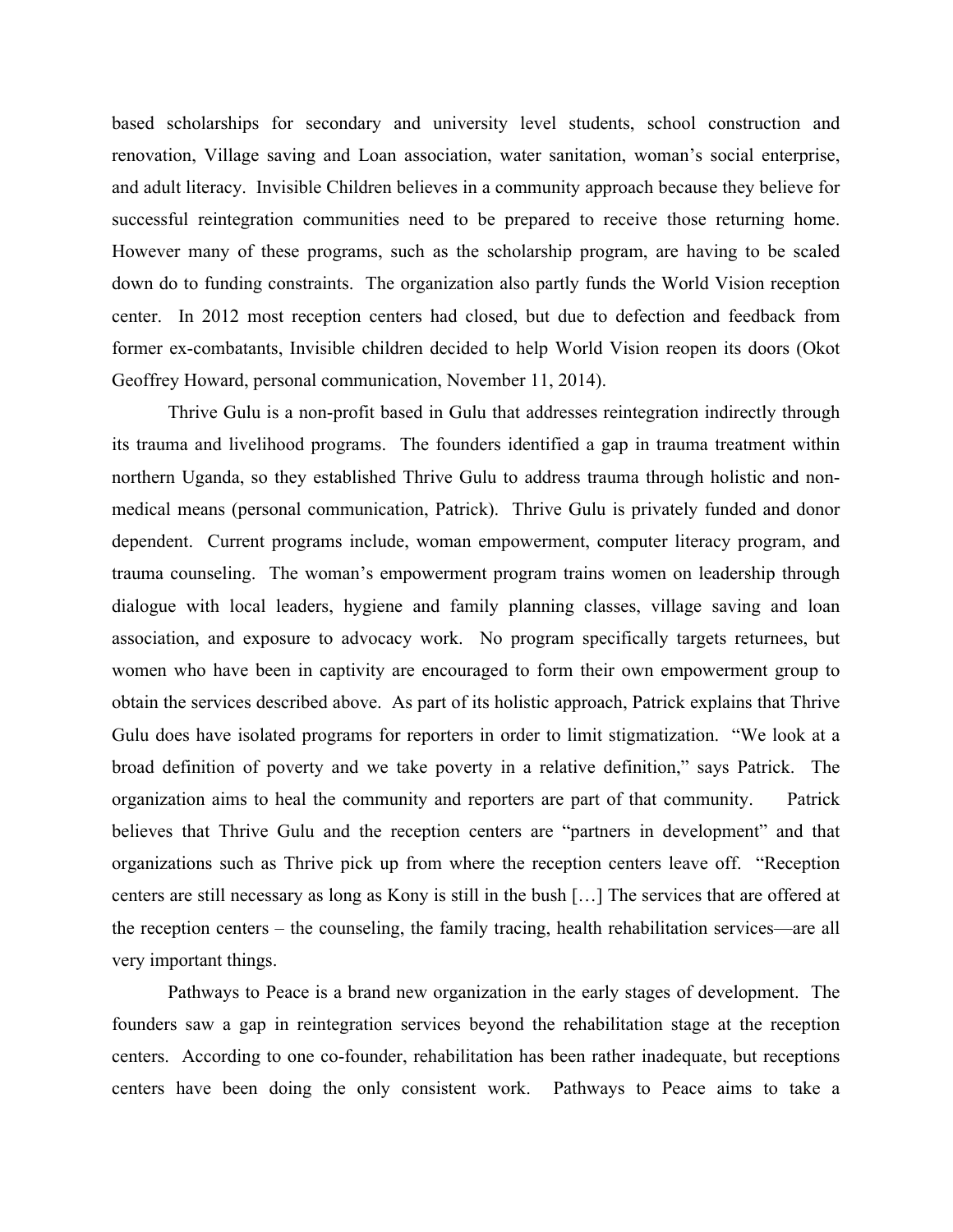decentralized, non-center approach in order to be able to work with existing organizations and help facilitate coordination of information and resources. We hope to "smooth out the process," says one co-founder. The organization's goal is to connect reporters leaving reception centers with other organizations on the ground and report back to stakeholders in defection, currently operating in the DRC and CAR about the progress of individuals. This information is vital to relay to others still in the bush to encourage further defection. Although Pathways to Peace is in its beginning stages, depending on funding constraints, it plans to provide services such as livelihood training, sensitization training, follow-up visits, community involvement activities, and education assistance. Currently, private donors are funding Pathways to Peace and the staff is looking for long-term financial partnership with larger organizations.

NGOs have done significant work in northern Uganda, but they can't act alone. Due to donor dependency, NGOs' activities are directed by the donor and limited in many ways. "They will concentrate around where there is funding for survival [...] they will focus on a very small part just for visibility with the hope that maybe in the future they will get another sour of funding later to do more," says NGO Forum coordinator (Eric Odong, personal communication, November 3, 2014).

#### **6.3 Coordination**

Coordination of reintegration programs in Northern Uganda is important in order to streamline the process, maximize resources, and monitor effectiveness of programs. Although there are mechanisms in place and valid attempts have been made, overall, this research found that coordination of reintegration services is currently extremely poor due to a lack of government leadership on the issue. Coordination of reintegration services can be analyzed at three levels, central government, local government, and by NGOs themselves.

#### *6.3.1 Government Coordination at National Level*

The government's current role in coordination can reviewed by looking at the responsibilities laid out in the PRDP and the extent to which it has carried out these duties. This study concluded that, in addition to the lack of funding allocated to the peace-building objective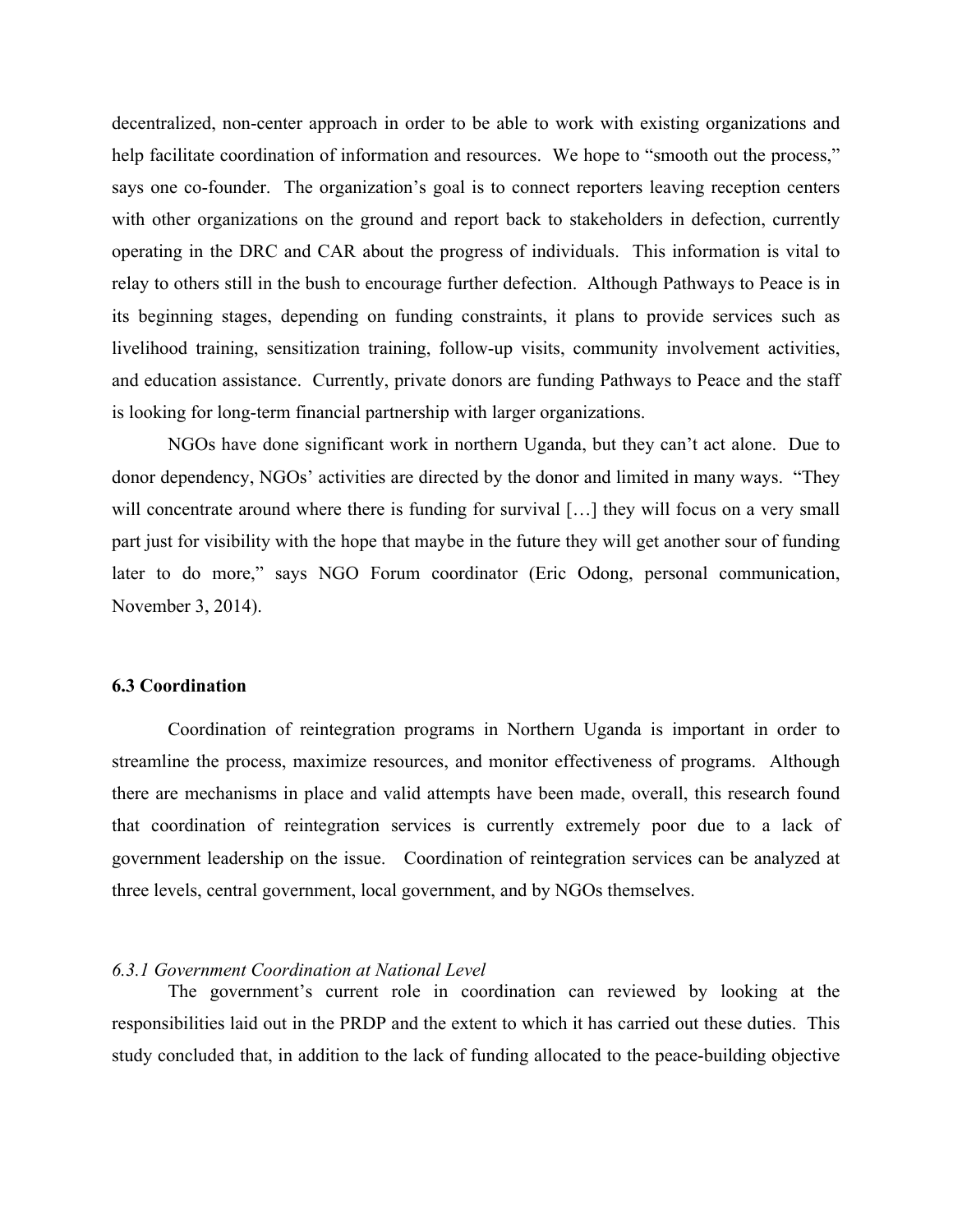of the PRDP, the Government of Uganda has failed to monitor and coordinate the off-budget projects as stated in the policy language of the PRDP.

As stated before, PRDP 2 implementation is coordinated by the OPM and the PRDP Monitoring Committee (PMC) undertakes oversight. The PMC is chaired by the Prime Minister while PRDP stakeholders serve as representatives including: other central government agencies, development partners, Members of Parliament, Local Council V chairpersons from the eight PRDP sub-regions, NGOs, and community representatives. In addition, two PRDP technical working groups (TWG) were put in place to assist the OPM in managing and coordinating the PRDP activities. These working groups set the agenda for the bi-annual PMC meetings. The national TWG includes representatives from the OPM, sectors, development partners, Special Project implementation units, and NGOs. The TWG at the regional level includes representatives from the OPM regional office in Gulu, local government, development partners operating in the North, and NGOs (Office of the Prime Minister, 2011).

A mid-term review of PRDP1 revealed weaknesses in the current monitoring framework of inputs and outputs of PRDP programs. The report stated that conflict drivers such as land, youth unemployment, and reintegration of ex-combatants had not been adequately assessed. Specifically it was found that under PRDP1 it was difficult to track outputs of donor off-budget funding in support of the PRDP. Due to these findings, PRDP2 was supposed to establish a more effective way to monitor and evaluate all three PRDP funding streams, evolving needs, progress in achieving PRDP goals and alignment to The Ugandan National Development Plan (Office of the Prime Minister, 2012).

. In its report of PRDP1, the MTR described specifically the weakness in the coordination of off-budget projects, which includes most reintegration services with the exclusion of Amnesty. The Monitoring Framework of PRDP2 attempted to address this weakness through requiring donors of off-budget projects to submit their planned PRDP support to the OPM and provide updates to the PMC. Then, through the Northern Uganda Data Centre (NUDC), the OPM is supposed to perform spot monitoring of off-budget activities and then raise findings to PMC (Office of the Prime Minister, 2011).

According to Honorable Betty Ocan, Woman Representative of Gulu District in Parliament, representatives from the sub-regions are no longer invited to the PMC meetings under the current Parliament  $(9<sup>th</sup>)$ . Honorable Betty Ocan, claims that she doesn't know who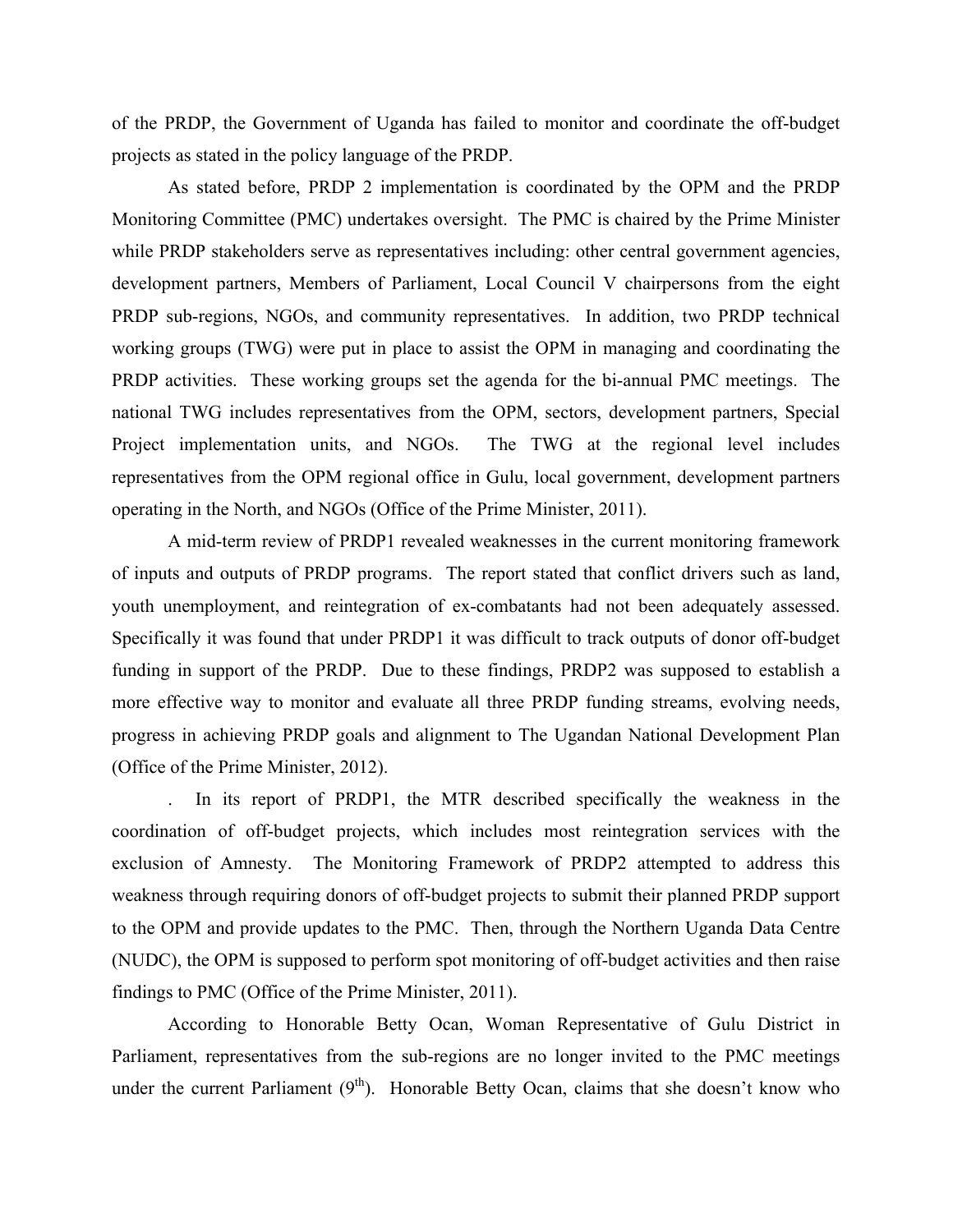speaks for her district anymore in the PMC. Under the 8<sup>th</sup> Parliament, the PMC involved all subregions under the PRDP through inviting two representatives, one male and one female, to represent each region. These representatives would look at the impact of the PRDP and then come to the meeting where the chairman and Resident District Commissioner were present. Hon. Betty Ocan previously represented the Acholi sub-region at the PMC, but for unknown reasons to her she is no longer invited; currently, only executives from the private sector are invited (Hon. Betty Ocan, personal communication, November 5, 2014). An assistant of the Chief Administrator Officer of Gulu's local government, speculated that this change may be due to the fact that reports from the local government are now supposed to be shared for review at the PMC, suggesting it unnecessary for representatives to physically travel to Kampala (Assistant to CAO, personal communication, November 20, 2014). It is also important to note that the PRDP headquarters was originally suppose to be in Gulu under a special secretariat, but these plans never came to fruition (Eric Odong, personal communication, November 3, 2014).

This change to the PMC representation supports the widely shared opinion that the development process of the PRDP has not been consultative (Eric Odong, personal communication, November 3, 2014). **"**This whole idea of folks in Kampala having round table discussions about how to fix northern Uganda is a screwed approach to the noble objective of recovery and development," says David from International Alert (David Tshimba, personal communication, November 4, 2014). The OPM is too far removed from the affected areas and the impact of the PRDP has been reduced because the implementation is too centralized (Nobert Mao, personal communication, November 5, 2014).

Next, as stated before, the OPM is supposed to perform spot-monitoring of off-budget projects through the Northern Uganda Data Centre (NUDC). The NUDC is supposed to "record local government's quarterly expenditures and progress in implementation by program area in its PRDP output monitoring system" (Office of the Prime Minister, 2011). However, the OPM has not been successful in monitoring. The impact has been reduced because the implementation is too centralized. The OPM is too far removed from the effected areas to have clear oversight (Norbert Mao, personal communication, November 5, 2014) and in reality the OPM does not have time to be on the ground which highlights a major gap in the implementation of the PRDP (Betty Ocan, personal communication, November 5, 2014). As stated before**,** "The government isn't interested in software programs, like psychosocial support," says Norbert Mao (Norbert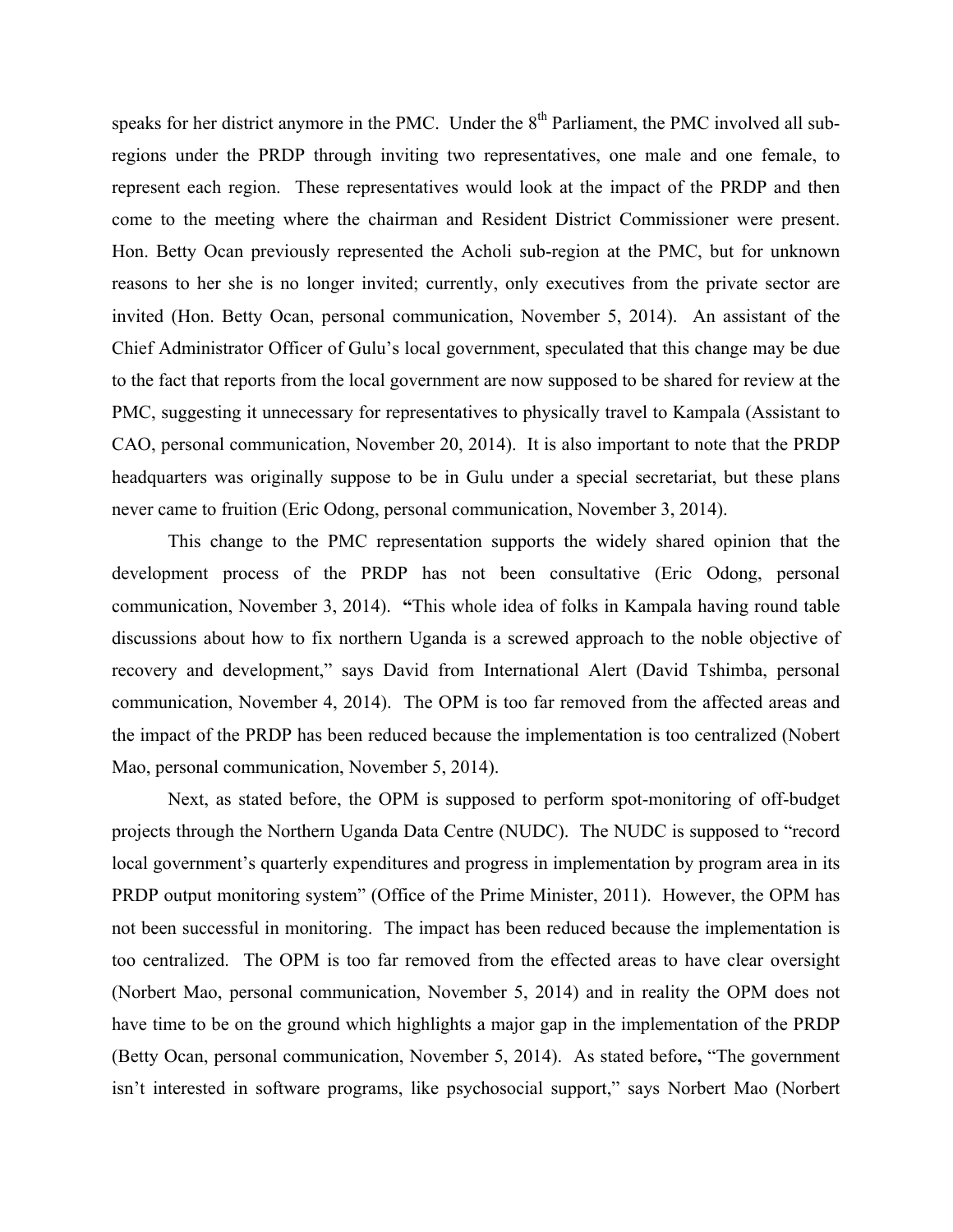Mao, personal communication, November 5'2014). Although the language of the PRDP sounds good in principle, the government cannot coordinate effectively programs they first of all don't even run themselves and second of all aren't interested in the first place. Government will only intervene in off-budget projects regarding reintegration if the law is compromised; otherwise, oversight is non-existent (David Tshimba, personal communication, November 4, 2014).

In addition, the NUDC has not been as effective as it appears on paper. In the opinion of Norbert Mao, the NUDC has been completely unhelpful, "It is a big name for an organization that does nothing," he says. A lot depends on the maturity of the district to feed the database (Norbert Mao, personal communication, November 5, 2014). The OPM is reliant on the local government to give reports on activities within the districts, but reporting on off-budget projects is new for districts and not yet fully in place. Many respondents interviewed complained about the lack of a database to track government spending and programs. A study done on the LRA acknowledged the importance of such a database, "A standardized database will help centers and DDR programs track former child soldiers who have returned to their families and provide follow up services" (Pham, Vinck, & Stover, 2008). The government's biggest weakness is corruption and there is no database to monitor where money is being spent (Norbert Mao, personal communication, November 5, 2014). Corruption limits the government's capacity to implement its on-budget projects, let alone monitor off-budget projects such as reintegration. According to Norbert Mao, this mismanagement is due to a lack of transparency, lack of accountability, and lack of oversight. The reason the money is mismanaged is because the OPM has too much discretion (Norbert Mao, personal communication, November 5, 2014). The lack of a database can be attributed to the lack of input; due to poor information sharing, the NUDC isn't receiving the necessary reports it needs from the local government. Oversight and coordination at the national level has been unsuccessful because monitoring is reliant on organizations within the district to report updates to the local government. The responsibility to gather information is not in the hands of the government.

As the only implementing actor funded directly by the Ugandan government and due to its proximity to the local communities, Amnesty Commission seems to be in a prime position to lead the coordinating and oversight efforts. Amnesty has close relationship with the reception centers: GUSCO and World Vision. For example, when World Vision determines someone is ready to go home they request certificates from Amnesty Commission and signature from the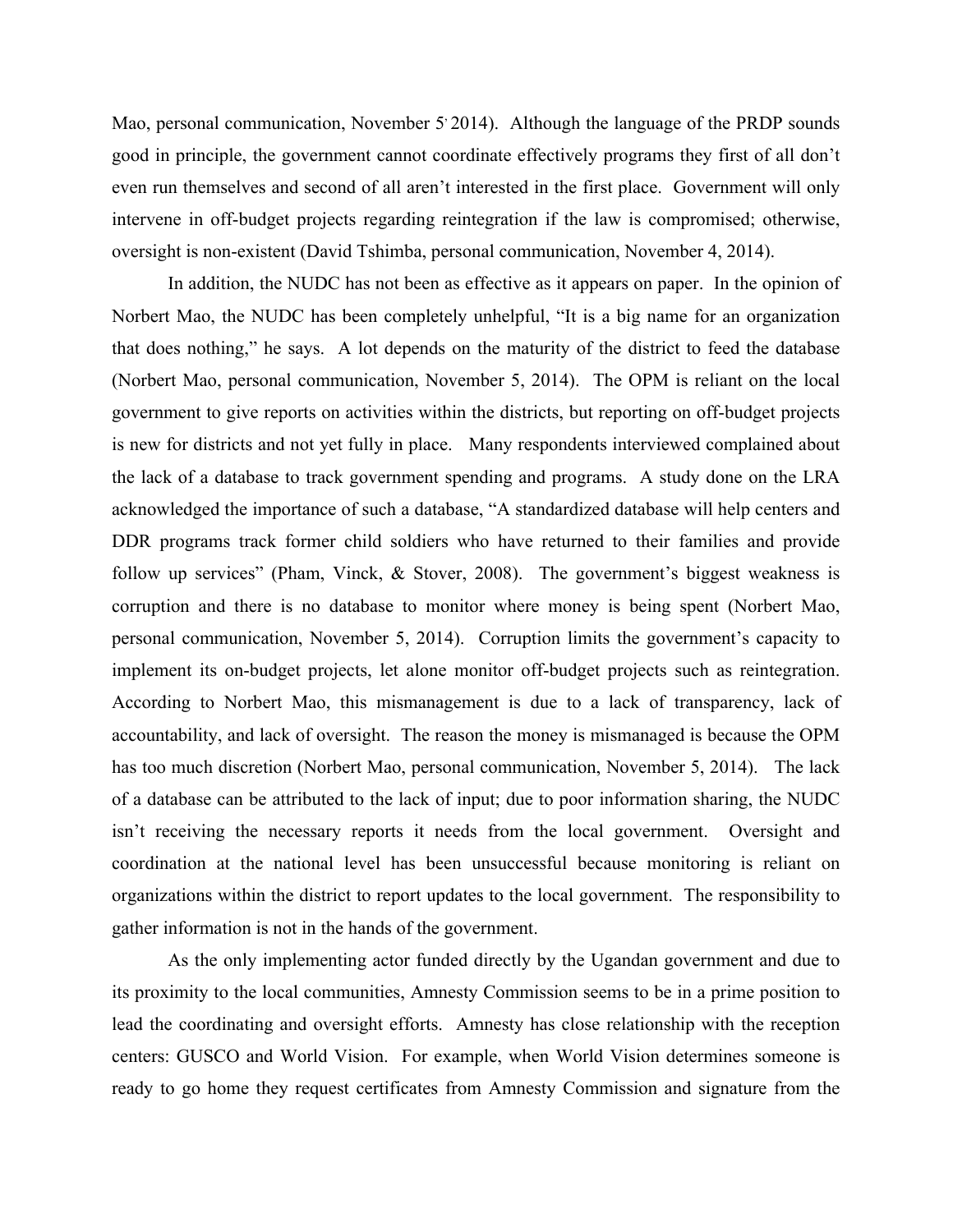Resident District Commissioner (World Vision official, personal communication, November 20, 2014). Amnesty Commission complains that some organizations like Invisible Children do not report to Amnesty Commission like they are suppose to and take people home themselves. After someone returns home, according to an Amnesty official, either Amnesty Commission or other stakeholders can assist in reintegration (Amnesty Commission Official, personal communication, November 12, 2014). This statement shows the lack of responsibility Amnesty takes in leading reintegration. Amnesty will take responsibility if there is an issue after an individual is granted Amnesty and will guide them to the appropriate resources, sometimes even sending them back to the reception centers (World Vision official, personal communication, November 20, 2014). However, due to the confidentiality of the Amnesty Commission due to sensitivity of information they collect from reporters, many are unaware of what else the Amnesty Commission does besides granting certificates. Amnesty claims to do follow-up visits and monitor the movement of all reporters, but reception centers are unaware of this practice (GUSCO official, personal communication, November 19, 2014) (World Vision official, personal communication, November 20, 2014). Amnesty is not answerable to anyone but Parliament, so information sharing between Amnesty and development partners regarding reporters is limited in the name of national intelligence. This has been the status quo for awhile, and the new PRDP2 monitoring framework has not helped. It was reported in 2006, that coordination between the UPDF, Amnesty Commission, and reception centers was found to be poor (Allen & Schomerus, 2006). This seems to hold true today. As stated before, Amnesty claims that people don't always see them working. Although this may be true, it highlights the lack of coordination between Amnesty of the off-budget reintegration projects.

#### *6.3.2 Government Coordination at Local level*

The centralization of the PRDP in the OPM has limited its impact because of how removed the office is from the activities on the ground. The local government does the real work of supporting NGOS due to their proximity, but due to decentralization of the government as a whole, local government has more power than before. In addition, decentralization has given the local government more power. (Dorothy Ajwang, personal communication, November 20, 2014) The only real coordination over reintegration is done at the district level, but it is still weak and often inadequate.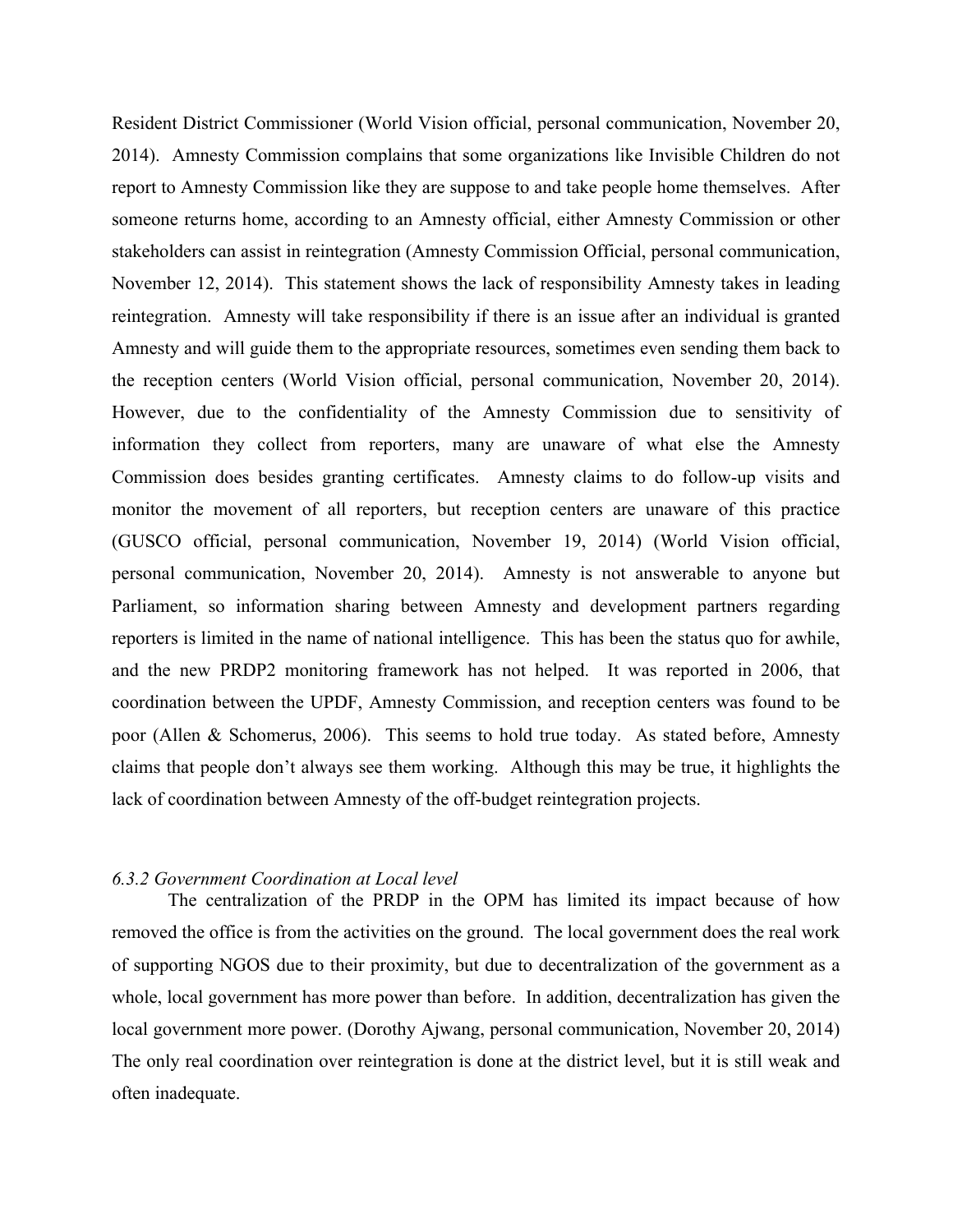There are two branches within local governments in Uganda, the elected leadership and appointed leadership (Patrick Lumumba, personal communication, November 13, 2014). The Honorable Chairman of the Local Council V leads the elected branch and the Chief Administrative Officer oversees the appointed branch. The office of the CAO serves as the government's civil servants and provides technical support to the elected leadership. These two offices work together as a team. Collaboration is facilitated through the Executive Cabinet, which is made up of a mix of elected and appointed officers (Dorothy Ajwang, personal communication, November 20, 2014). Under the office of the CAO, there are sector ministries that oversee programs within a certain sector such as health, education, etc. Then finally, there is the Resident District Commissioner (RDC) who represents the Office of the President and Central Government within the District. The RDC is suppose to monitor government programs within the district and can intervene at any time (Okech Goretti, personal communication, November 11, 2014).

According the PRDP2, development partners are required to sign an MOU with the local government and OPM. By signing the MOU, the NGO is declaring who they are, what they do, where they want to do it, who the targeted beneficiaries are, and what they want the local government to do (Martin Mapenduzi, personal communication, October 27, 2014). For example, Thrive Gulu has an MOU with the district where they send in their work plan and similarly World Vision, Invisible Children and the local government have a tripartite agreement. Last year, World Vision had phased out its reception center, when there was an influx of reporters, but they didn't have the money to re-open. The facility was property of the local government, so, the local government at the discretion of the LCV Chairman, the facility was given to World Vision for further use. Invisible Children helped fund the center and World Vision used their expertise and human resources to run the center (Martin Mapenduzi, personal communication, October 27, 2014). NGO work plans are suppose to be incorporated in the district development plan, including the budget being reflected as an income in the district budget (Dorothy Ajwang, personal communication, November 20, 2014). An MOU is necessary in order to avoid duplication of services and measure the kind of impact the NGO and the community are creating. Local government uses the MOUs as a monitoring tool or services functioning within the district. The LCV of Gulu stated that, "As the local government it is our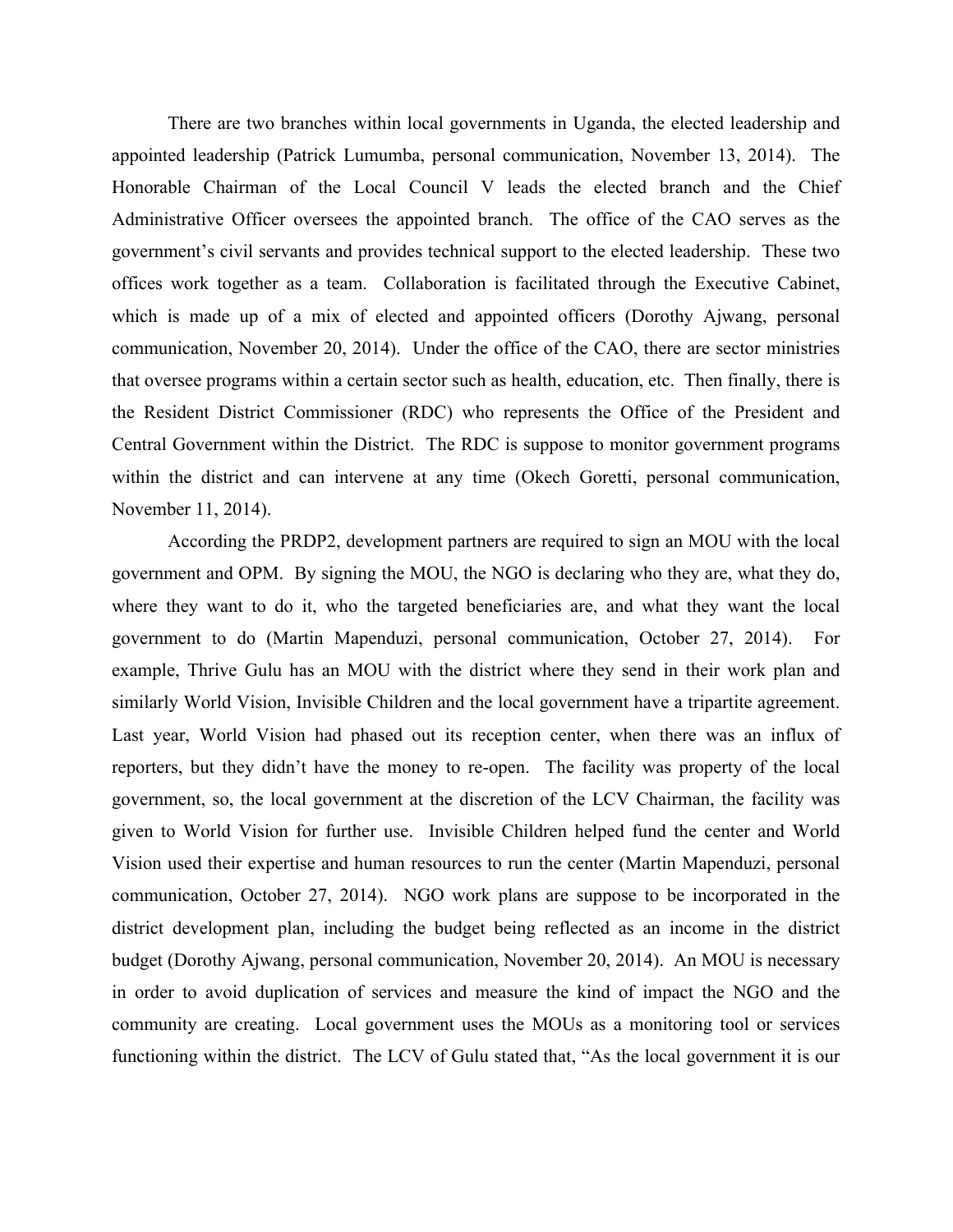responsibility to monitor all programs by government and non-government operating in the district" (Martin Mapenduzi, personal communication, October 27, 2014).

NGOs operating within Gulu report to their corresponding sector head for approval, but the CAO and the Resident District Commission, who works for the Office of the President, gives the ultimate signature of approval (Okech Goretti, personal communication, November 11, 2014). However, according to Patrick Lumumba of Thrive Gulu, the two deputies of the appointed branch, Office of the CAO, and the political branch, Office of the LCV, are the ones that monitor the work of NGOs closely. Pathways to Peace just went through this process recently and the founders had to first consult with the Community Development Officers, a sector head under the Office of the CAO, then they met with the LCV and the RDC. In the case of Pathways to Peace, all levels of the local government were consulted and made aware of the new organization (Erica Shay, personal communication, 2014). For the same reasoning on the national level, effective local oversight is difficult when information sharing only goes in one direction. For example, Thrive Gulu sends in their work plan and budget to the district, but the district has never done an independent evaluation of the organization. The only evaluation was conducted when the organization originally signed its MOU (Patrick Lumumba, personal communication, November 13, 2014).

The CAO is supposed to understand and integrate NGO plans into local government to avoid duplication (Dorothy Ajwang, personal communication, November 20, 2014). According to the LCV, The Community Development Officer's, one of the sector heads under the CAO, work is to follow up with those that have returned and make sure they are included in community programs. However, after speaking with the CDO, she explained that she is only one person and does not have the capacity to keep track of all those that return. Her office is currently receiving no funding and her capacity has been severely limited. The CDO explained that her involvement with the PRDP was much more vibrant during the insurgency. However, the CDO serves as the secretary of the Gulu District Reconciliation and Peace Team, which the LCV chairs. This council was created to coordinate activities of all the peace actors in the district and work with them to solve post-conflict interests. The team meets with GUSCO and World Vision regarding their services and challenges (Martin Mapenduzi, personal communication, October 27, 2014)**.**

Through sector meetings, the local government has tried to share information across organizations and collaborate. Each sector ministry has cluster meetings, which are headed by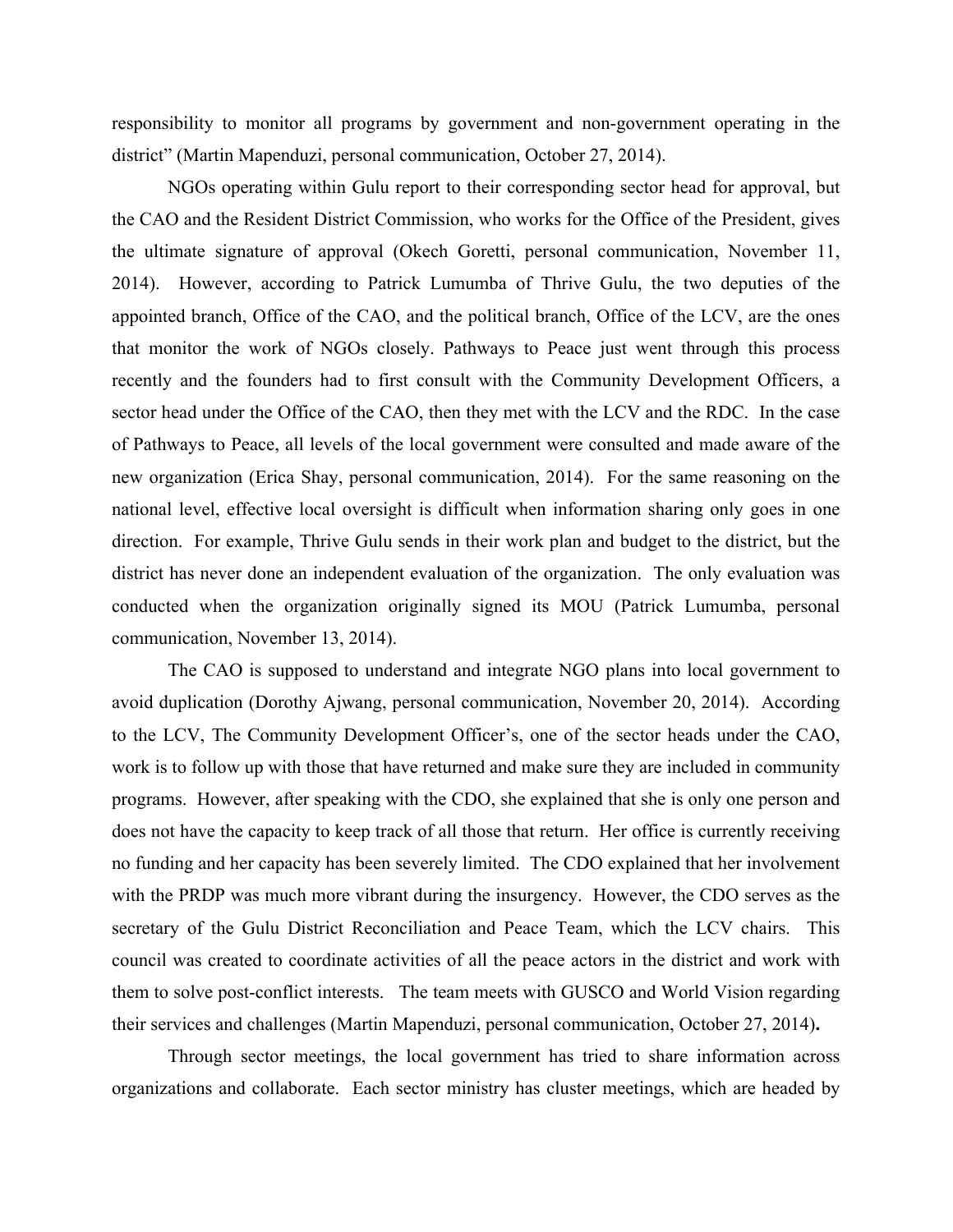each respective sector head. For example, Thrive Gulu meets with community services sector cluster. Due to the holistic approach to reintegration undertaken by many NGOs, not including reception centers, there is very little dialogue between organizations focused directly on reintegration (Eric Odong, personal communication, November 3, 2014). Issues are addressed in sectors, such as education, health, livelihood etc. All of these services are important for social and economic reintegration of reporters, but are also important for community members at large. During the height of the insurgency, there was a District Disaster Management Committee (DDMC), led by the local government,that addressed reintegration issues directly. The rehabilitation officer, who oversees all programs addressing disabilities and senior citizens within the district, claimed that DMC meetings were more active in the early 2000s when the crisis was at its peak (Parry Jawoko, personal communication, November 20, 2014). Currently there are District Management Committees (DMC) led by the local government, but these meetings are conducted within each sector unlike previously done with the DDMC meetings. Besides the Gulu Peace Team, there are no district level meetings that addresses the reintegration project directly (Eric Odong, personal communication, November 3, 2014)

#### *6.3.3 NGO Coordination*

In order to maximize resources, organizations often partner together on projects and share information to a degree with each other, independent of government intervention. From the respondents interviewed, it was found that organizations like Thrive Gulu collaborate with Save the Children, World Vision, UNICEF, GWEDG, and refugee law project (Patrick Lumumba, personal communication, November 13, 2014). However, competition is often a problem between organizations that offer similar services because they frequently are fighting for donors. GUSCO and World Vision attempted to address this issue. World Vision used to take all reporters, but in order to harmonize services and maximize available funding WV agreed to GUSCO to take care of women and children since they were receiving funding from UNICEF. World Vision also works with other child protection organizations within Gulu (World Vision official, personal communication, November 20, 2014).

Finally, many NGOs do no consult the SO4 of the PRDP2 as a programming tool. The founders drafted the proposal for Pathways to Peace without consulting the policy or considering its objectives, but rather did their own baseline assessment of needs. (Erica Shay, personal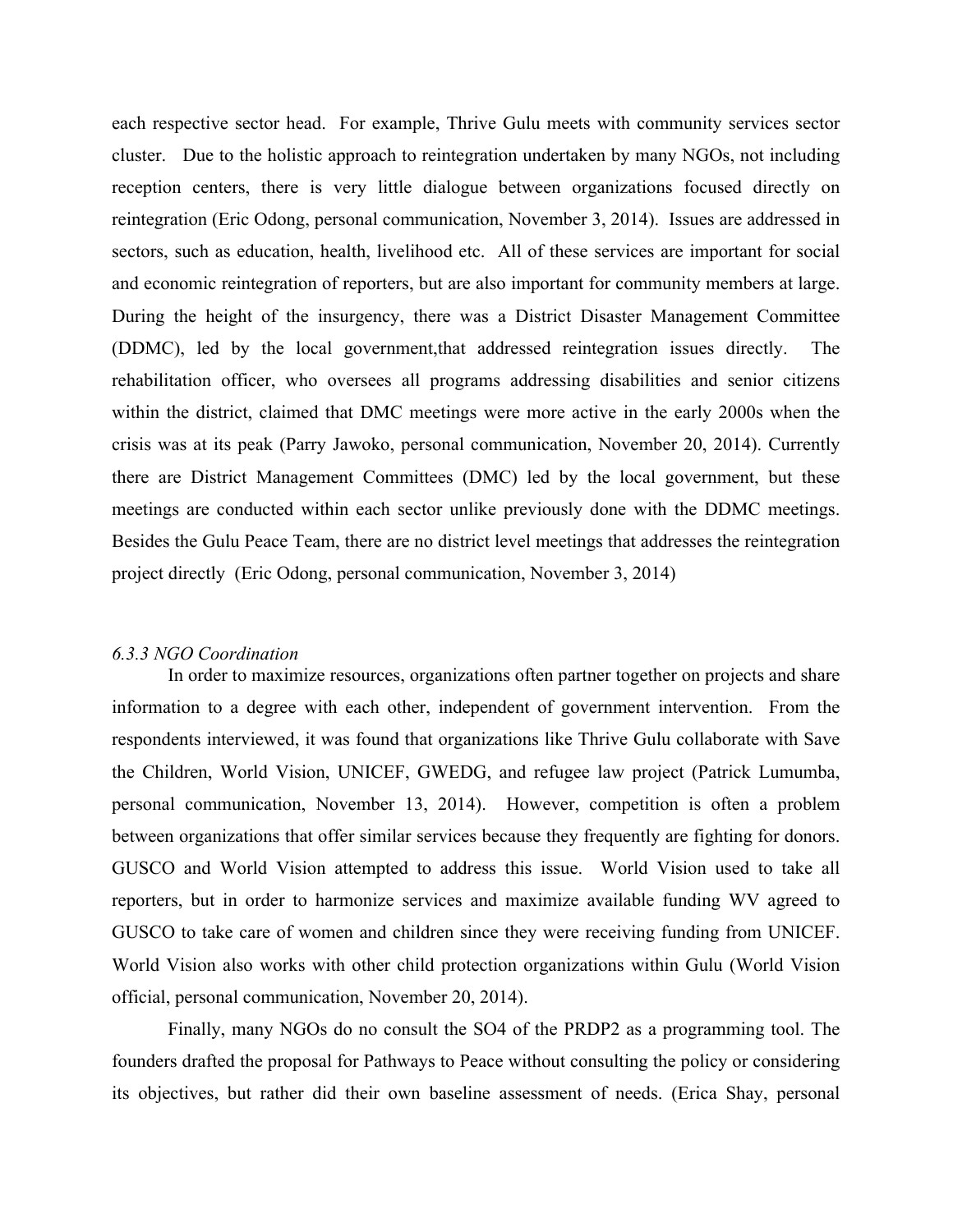communication, November 28, 2014). The PRDP states that, "To ensure that information provided supports PRDP co-ordination, it should only cover donor off-budget activities in Northern Uganda that are directly in support of the PRDP, as per the interventions identified in the PRDP 2 framework, rather than all donor activities in the North" (Office of the Prime Minister, 2011). The establishment of an NGO as a direct off-budget project of the PRDP is unclear.

The NGO Forum is non-profit started in 2001 in order to facilitate coordination to increase the capacity of other NGOs and policy advocacy (Eric Odong, personal communication, November 3, 2014). At the time, government's ability to disseminate information was crippled, so NGO forum aimed to keep the NGOs in touch with the community and increase their capacity to serve. On a monthly basis the different sectors have their own meeting to share updates and map where services are being distributed throughout the district. Then every three months a District Management committee meeting is held, with the department head of sector from the government and an NGO appointed representative for each sector serves as the co-chair. NGO forum monitors that in fact these meetings are taking place and all parties are present. For example, in the past, these meetings helped to identify that most NGOs were operating within the municipality. As a result of these findings, more organizations started to move out to areas that were not previously being served (Eric Odong, personal communication, November 3, 2014). In the MTR of PRDP1, it was found that many organizations did not use or attempt to use the PRDP as a programming tool, such as Pathways to Peace, described above. NGO forum is one of the few NGOs spoken with for this research that claimed to understand the document. NGO Forum even held two-day training for representatives of CSOs and NGOs to walk them through the PRDP. It was the hope of NGO forum that these representatives would then train the rest of their staff and then these organizations would begin to use the PRDP as a programming tool. The effects have yet to be concluded (Eric Odong, personal communication, November 3, 2014).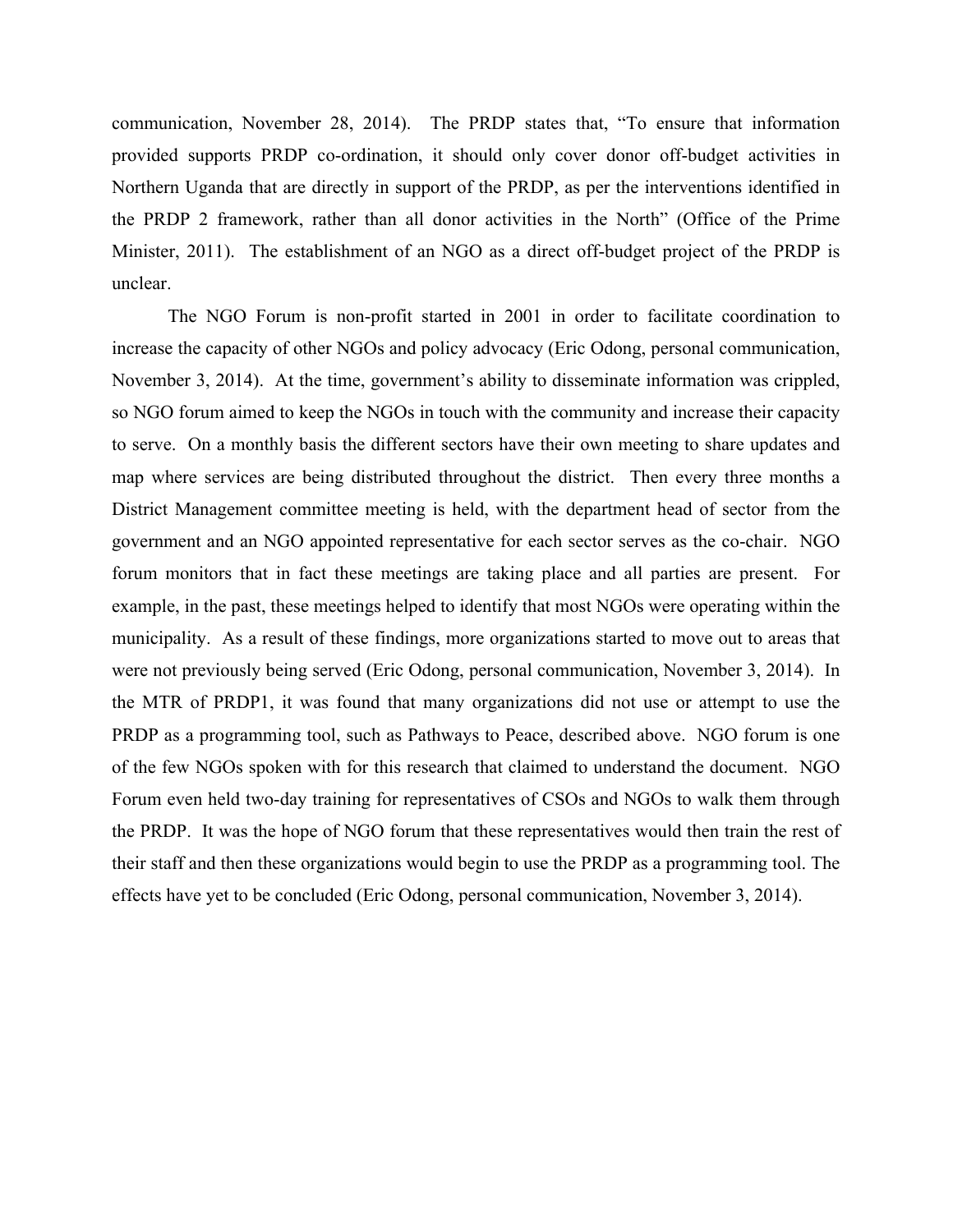## **7.0 Conclusion**

Although decentralization is important to ensure resources reach the grassroots level, the support of a central government is necessary for long-term sustainability of national initiatives. In the case of reintegration in Uganda, this research concluded that a lack of central government leadership threatens the long-term sustainability and strength of services provided to formerly abducted persons.

This research sought to uncover current government initiatives addressing reintegration, current NGO initiatives within Gulu District, the current status of coordination between the government and development partners and the ideal partnership between the two sectors on the issue of reintegration. Three key conclusions were made as a result of this project. First, there are only two government initiatives, the Peace, Recovery, and Development Plan (PRDP) and the Amnesty Act, that address the issue of reintegration of ex-combatants and formerly abducted persons. The PRDP sounds good in theory, but in reality the government has not prioritized the reintegration initiatives mentioned in the plan. The Amnesty Act is integral in encouraging defection from the LRA and providing government protection to those citizens it previously failed. It provides the first step in returning to home communities, but has not addressed true reintegration. Second, NGOs are the main implementing actors of reinsertion, rehabilitation, and reintegration services in Gulu. The only organizations that address returnees specifically are the reception centers, while other NGOs in the district fear stigmatizing returnees through isolated programs so instead focus on community rehabilitation as a whole. Finally, coordination has been extremely poor between the government and NGOs due to a lack of oversight by the Government of Uganda. Information sharing is absent and there has been no attempt to streamline the process. In addition, the tendency for organizations to gear their programs toward the whole community, although effective, makes monitoring reintegration services difficult.

It is in the interest of the Government of Uganda to take this issue seriously as reintegration of ex-combatants is integral to long-term peace in Uganda. The lack of long-term sustainability and a clear national framework for reintegration programs in Uganda threatens peace.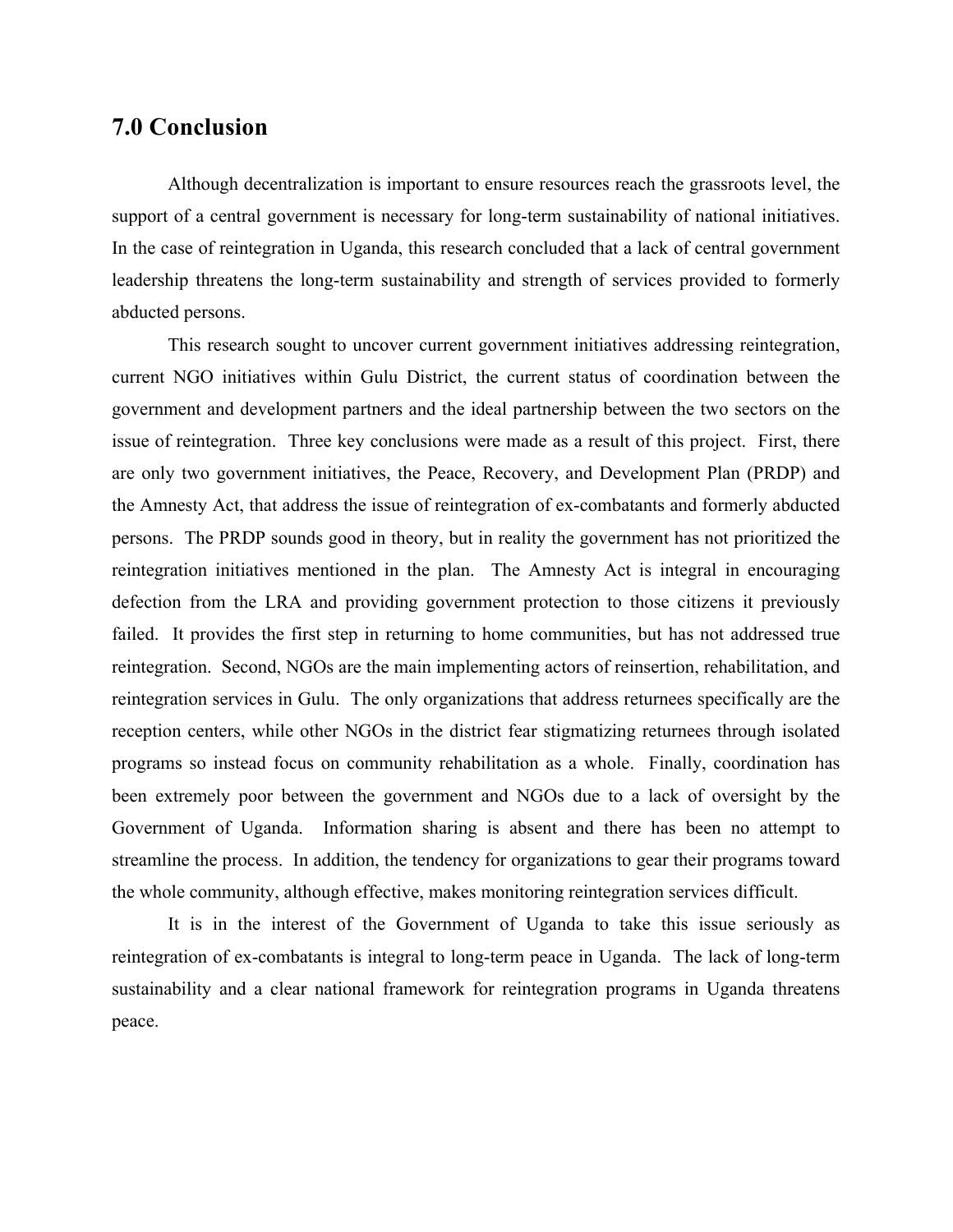### **8.0 Recommendations for Ideal Coordination**

Twelve out of thirteen respondents expressed their belief that the PRDP2 was good in principle but poor in implementation and coordination. The overall recommendation was for the government to take more ownership over the reintegration process through stronger coordination and oversight of services. In addition, the government must prioritize reintegration for it to perform effective oversight.

First, government should take a leading role in Strategic Objective 4 of the PRDP2 rather than leaving it up to development partners. NGOs should only add value to government programs rather than the reverse. NGOs are donor dependent, thus they are often short term and inconsistent (Eric Odongy, November 3, 2014). According to Gulu's Rehabilitation Officer, the government should have taken the "upper hand" and funded directly objective 4. The government did not predict a withdrawal of NGOs immediately following the return of relative peace (Aperry Jawoko, personal communication, November 20, 2014). "Constitutionally, the government has the responsibility to take care of the needs of everyone. So by leaving that one (reintegration of reporters) out, is like the government is running away from its responsibility," says Eric Odongy (personal communication, November 3, 2014).

Sustainability requires key stakeholders to play the lead role and supplementary actors to play the supporting role. According to David Tshimba, "If we can agree in principle that the government is the key stakeholder for the situation in northern Uganda and then we go ahead and have the government play a subsidiary role, and we then leave the subsidiary stakeholder to play the key role is conceptually flawed." As the owner of the document, the government should have stepped up as the chief strategist and implementer. David also claims that, "It is very important that the NGOs do the implementation, precisely because of what we have experienced with the government. We know what the government is capable of and not capable of. But that precedence should not be the cornerstone of the conversation moving forward," (David Tshimba, personal communication, November 4, 2014).

 A common solution proposed includes having Amnesty get more involved and support all aspects of reintegration. Amnesty should receive a budget line to support reception centers and deal with all aspects of reintegration, both social and economic (Norbert Mao, personal communication, October 27, 2014). In addition, there should be a law or piece of legislation that looks at reparation entirely (Martin Mapenduzi, personal communication, October 27, 2014).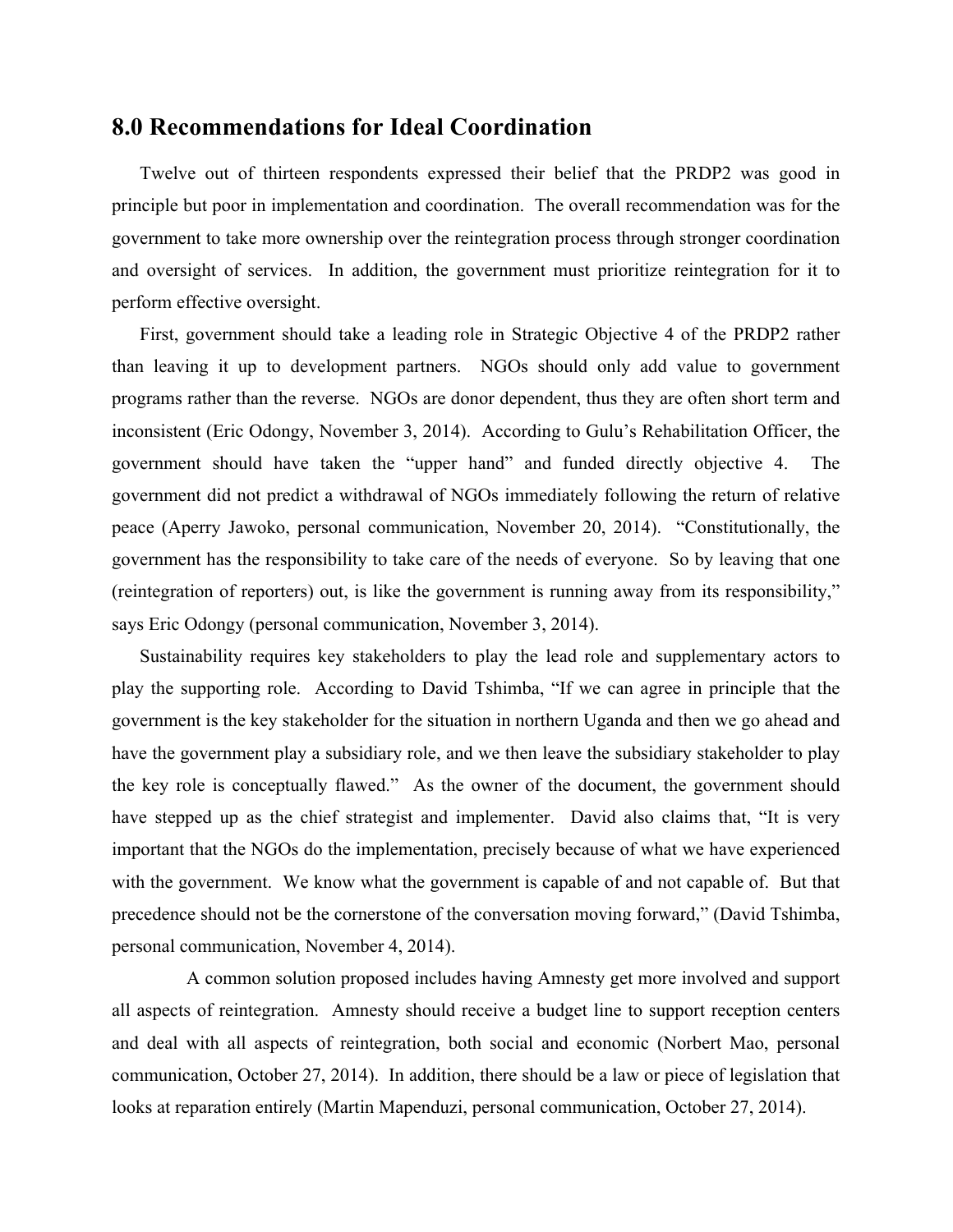According to Honorable Norbert Mao, "The ideal situation is for the government and the international partners to sit around the table and everyone put their cards on the table." Mao compared the relationship between development partners and the government like a patient recovering from a coma. When a patient is in a coma, they are at the complete mercy of the doctors, but when the patient is recovering there is a partnership between the patient and the doctor. Once the patient is sent home, they are in control and only consult the doctors. Mao compares this to the emergency, reconstruction, and development periods in post-conflict settings. Uganda is currently in its reconstruction phase, thus there should be a partnership between the government and development actors, not reliance on the latter (Norbert Mao, personal communication, October 27, 2014).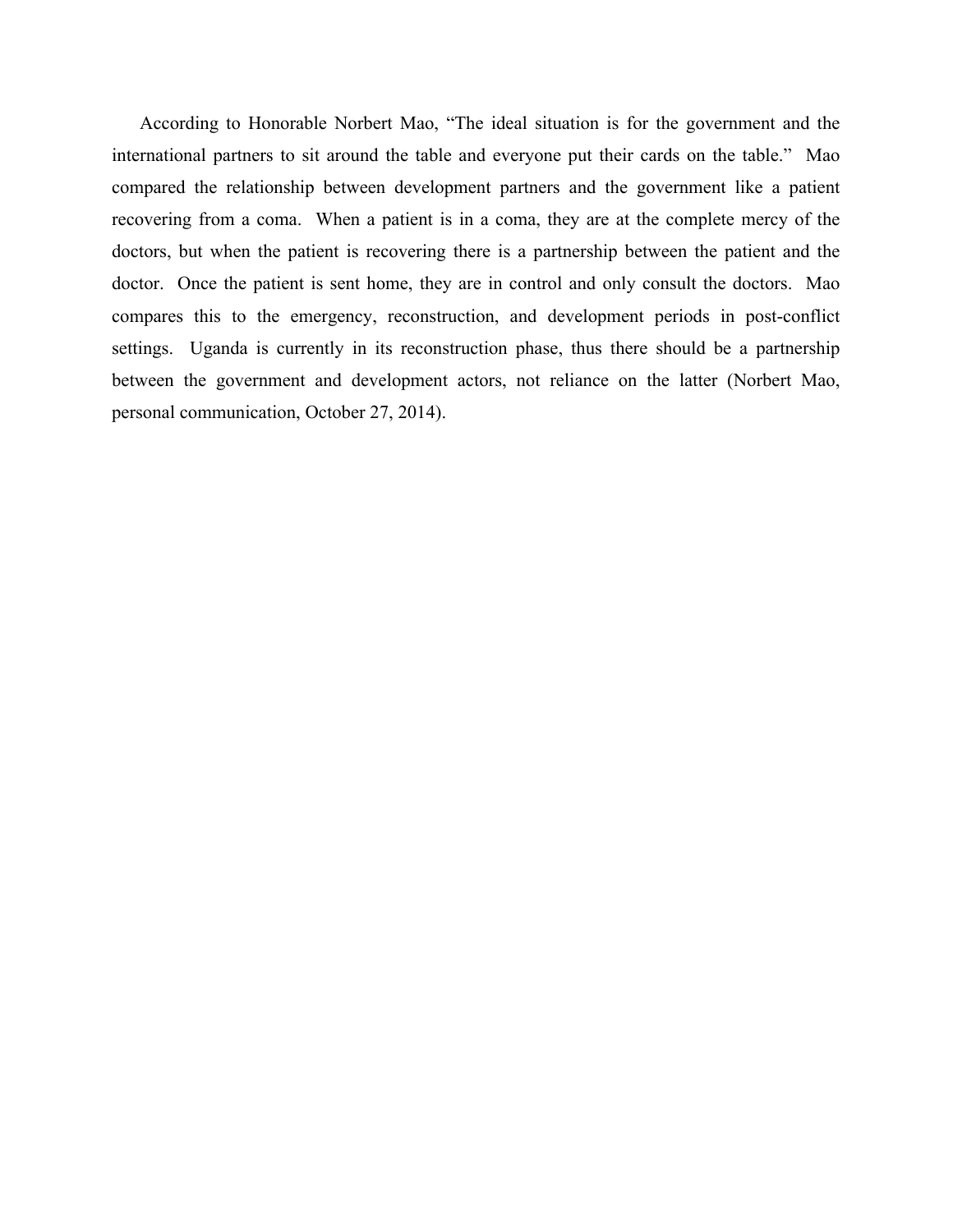## **Reference List**

Allen, T., & Schomerus, M. (2006). *A hard homecoming: lessons learned from the recption center process in northern Uganda: an independent study.* Washington, DC: United States Agency for International Development/ United Nations Children's Fund.

Blattman, C., & Annan, J. (2008). Child combatants in northern Uganda: Reintegration myths and realities. In R. Muggah, *Security and Post-Conflict Reconstruction: Dealing with Fighters in the Aftermath of War* (pp. 103–126). Routledge.

Boex, J., Kimble, D., & Pigey, J. (2010). *Decentralized local governments as a modality for post-conflict recovery and development: An emerging natural experiment in Northern Uganda.* Urban Insitute Center on International Development and Governance.

Finn, A. (2012). *The Drivers of Reporter Reintegration in Northern uganda.* Washington, DC: Transitional Demobilization and Reintegration Program.

Gulu Support the Children Organization. (2010). *Reintegration of Returnees, Ex-combatants and Other War-Affected Person in the communities of Gulu and Amuru districts, Northern Uganda.* European Union and Government of Uganda.

Government of Uganda. (2009). *National Reconciliation Bill.*

Government of Uganda. (2013). *National Transitional Justice Policy 4th Draft.*

Government of Uganda. (2009). *The Amnesty Act.* Kampala: Amnesty Commission. International Alert. (2013). *Youth Perceptions on Economic Opportunity in Northern Uganda.* Uganda: International Alert.

International Center for Transitional Justice. (2014). *What is Transitional Justice?* Retrieved 2014, from ICTJ: http://www.ictj.org/about/transitional-justice

Heeren, N. (2006, August 29). *Sierra Leone and Civil War: Nelgected Trauma and Forgotten Children.* Retrieved from Child Rights International Network : http://www.crin.org/docs/coalition\_6.pdf

Johannessen, C. (2005). *Kingship in Uganda The role of the Buganda kingdom in Ugandan politics.* Norway: CHR. Michelsen Institute .

Kustenbauder, M. (2010). Northern Uganda: Protracted Conflict And Structures of Violence. In T. Falola, & R. Njoku (Eds.), *In War and Peace in Africa* (pp. 451-482). Carolina Academic Press.

Kasozi, A. (1994). Inequality and Violence in Uganda. In A. Kasozi, *Social Ofigins of Violence in Uganda, 1964-1985* (pp. 30-56). McGill-Queen's University Press.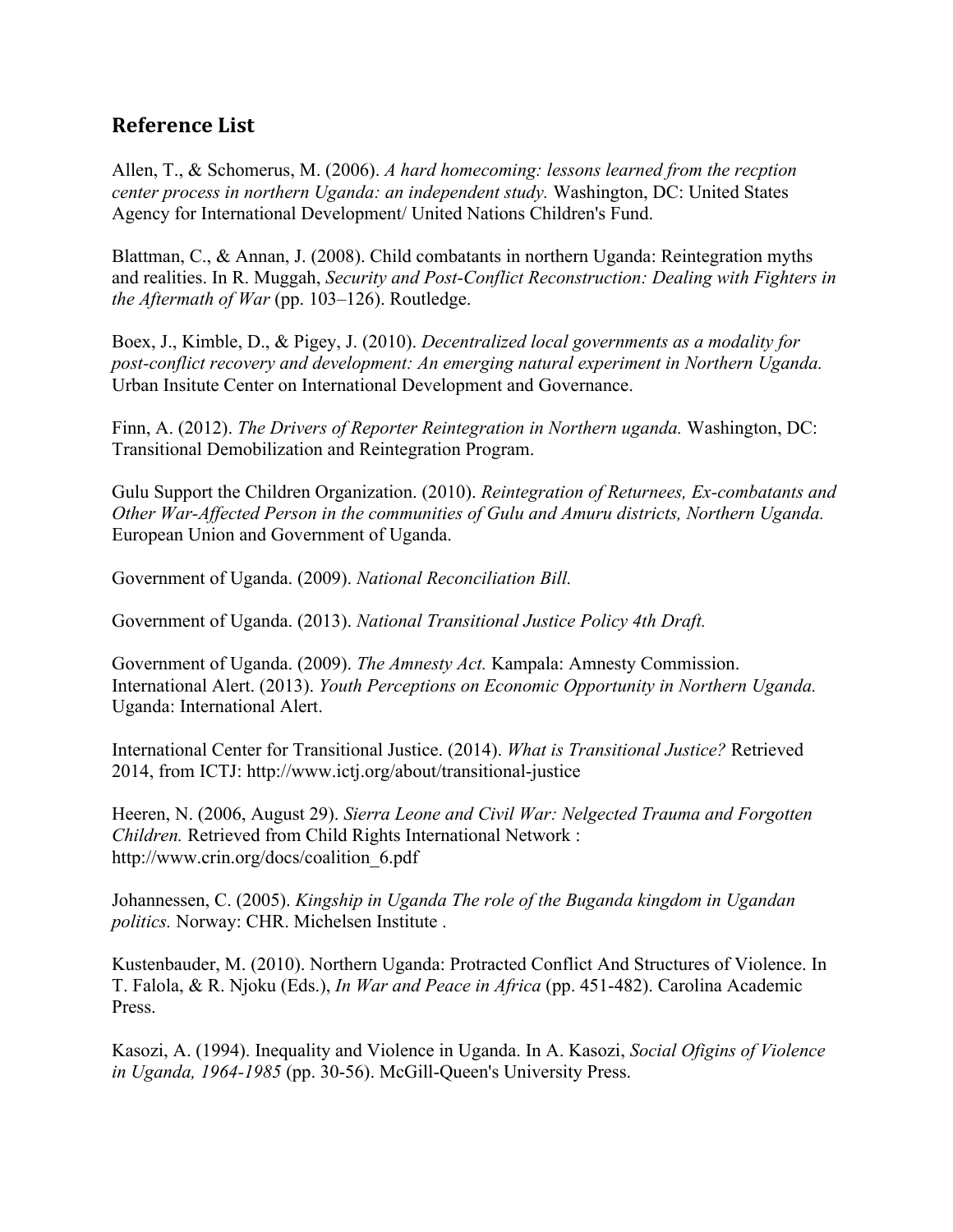Muwonge , M. (2007). *Community Based Reintegration Of Ex-Combatants: A Case Study Of The Lords Resistance Army In Northern Uganda.* Paper Submitted For Presentation And Discussion During The 4th International Institute For Peace Through Tourism African Conference: Educators Forum, Kampala.

Maina, G. (2009). Questiong Reintegration Processes in Northern Uganda. *Conflict Trends* , 48- 54.

McGinty, R., & Williams, A. (2009). Development, aid and violent conflict . In *Post-Conflict Reconstruction and Development* (pp. 153-174).

Office of the Prime Minister. (2011). *Peace, Recovery, and Development Plan for Northern Uganda: Phase 2.* Government of Uganda.

Office of the Prime Minister. (2012). *PRDP 2 M&E Framework.* Government of Uganda. Olanya, O. L. (2013). Youth Reconciliation and Political Participation: The Case of Northern Uganda. *Journal of Development Studies , 3* (2), 77-96.

Omach, P. (2014). Civil Society Organizations and Local-Level Peacebuilding in Northern Uganda . *Journal of Asian and African Studies* .

Pham, P. N., Vinck, P., & Stover, E. (2008). The Lord's Resistance Army and Forced Conscription in Northern Uganda. *Human Rights Quarterly* .

Pham, P., Vinck, P., & Stover, E. (2008). The Lord's Resistance Army and Forced Conscription in Northern Uganda. *Human Right's Quarterely* .

Rose, C., & Ssekandi, F. (2007). The Pursuit of Transitional Justice and African Traditional Values. *International Journal on Human Rights , 4* (7), 100-125.